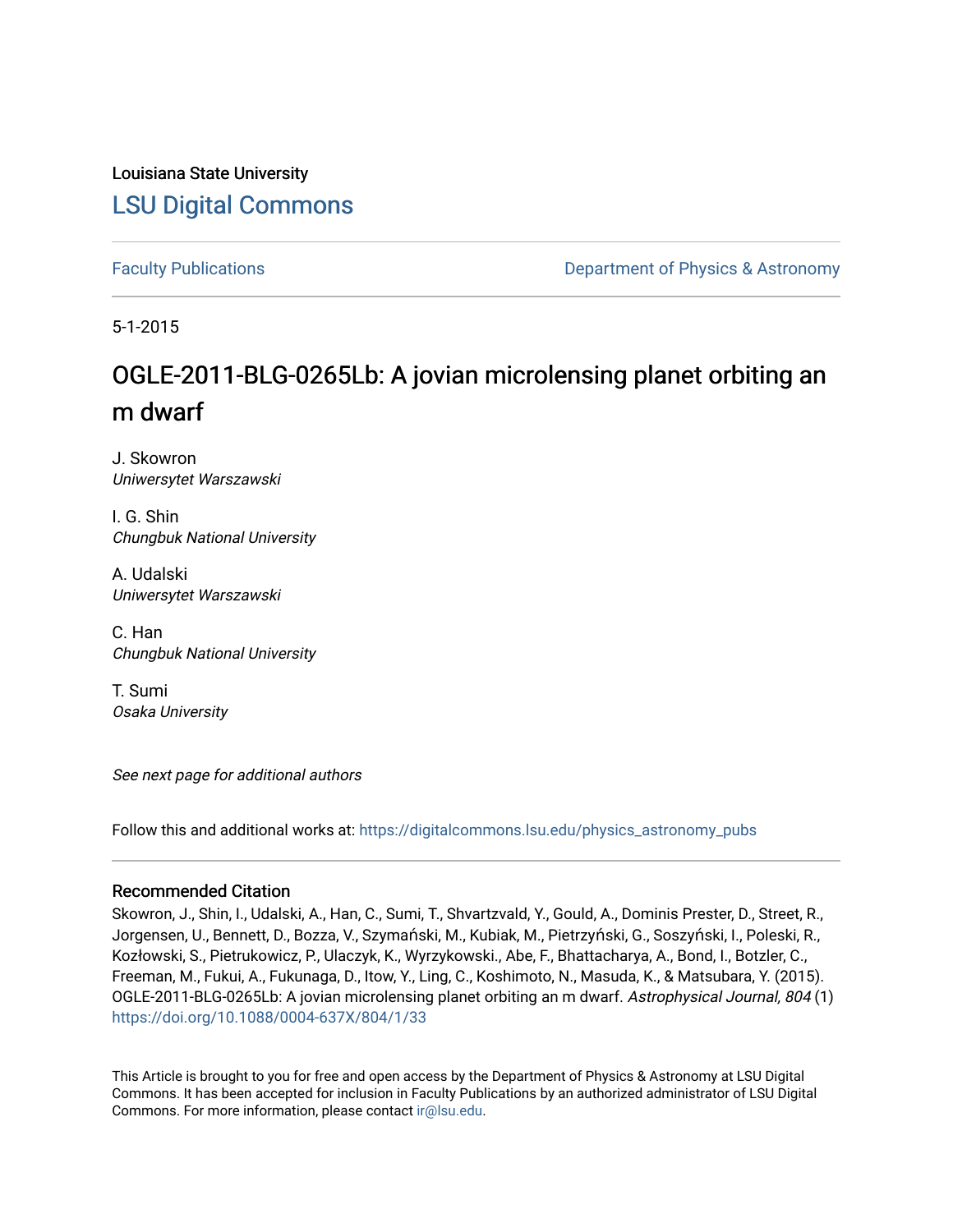# Authors

J. Skowron, I. G. Shin, A. Udalski, C. Han, T. Sumi, Y. Shvartzvald, A. Gould, D. Dominis Prester, R. A. Street, U. G. Jorgensen, D. P. Bennett, V. Bozza, M. K. Szymański, M. Kubiak, G. Pietrzyński, I. Soszyński, R. Poleski, S. Kozłowski, P. Pietrukowicz, K. Ulaczyk, Wyrzykowski, F. Abe, A. Bhattacharya, I. A. Bond, C. S. Botzler, M. Freeman, A. Fukui, D. Fukunaga, Y. Itow, C. H. Ling, N. Koshimoto, K. Masuda, and Y. Matsubara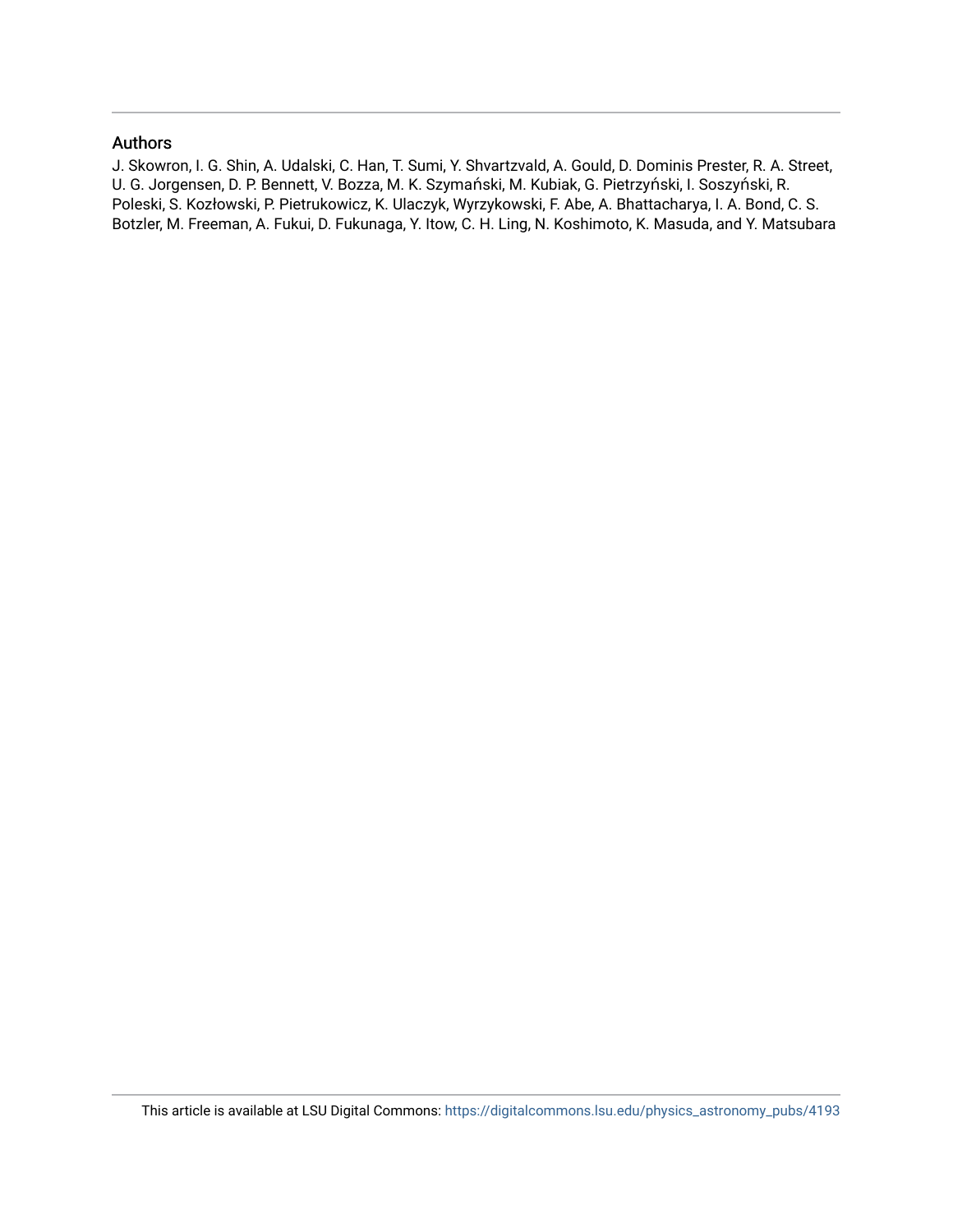# OGLE-2011-BLG-0265Lb: A JOVIAN MICROLENSING PLANET ORBITING AN M DWARF

J. Skowron<sup>1[,67](#page-3-0)</sup>, I.-G. Shin<sup>2</sup>, A. Udalski<sup>[1,67](#page-3-0)</sup>, C. Han<sup>2[,68,67](#page-3-0)</sup>, T. Sumi<sup>[3,69](#page-3-0)</sup>, Y. Shvartzvald<sup>[4,70](#page-3-0)</sup>, A. Gould<sup>[5,68](#page-3-0)</sup>,

D. Dominis Prester<sup>[6,71](#page-3-0)</sup>, R. A. Street<sup>[7,72](#page-3-0)</sup>, U. G. Jørgensen<sup>8,9[,73](#page-3-0)</sup>, D. P. Bennett<sup>10[,69](#page-3-0)</sup>, V. Bozza<sup>11,12,73</sup>, M. K. Szymański<sup>1</sup>,

M. Kubiak<sup>1</sup>, G. Pietrzyński<sup>1,13</sup>, I. Soszyński<sup>1</sup>, R. Poleski<sup>1,5</sup>, S. Kozłowski<sup>1</sup>, P. Pietrukowicz<sup>1</sup>, K. Ulaczyk<sup>1</sup>,

Ł. WYRZYKOWSKI<sup>14,1</sup>

(The OGLE Collaboration),

F. Abe<sup>15</sup>, A. Bhattacharya<sup>10</sup>, I. A. Bond<sup>16</sup>, C. S. Botzler<sup>17</sup>, M. Freeman<sup>17</sup>, A. Fukui<sup>18</sup>, D. Fukunaga<sup>15</sup>, Y. Itow<sup>15</sup>, C. H. Ling<sup>16</sup>, N. Koshimoto<sup>3</sup>, K. Masuda<sup>15</sup>, Y. Matsubara<sup>15</sup>, Y. Muraki<sup>19</sup>, S. Namba<sup>3</sup>, K. Ohnishi<sup>20</sup>, L. C. Philpott<sup>21</sup>, N. RATTENBURY<sup>17</sup>, T. Saito<sup>22</sup>, D. J. Sullivan<sup>23</sup>, D. Suzuki<sup>3</sup>, P. J. Tristram<sup>23</sup>, P. C. M. Yock<sup>17</sup>

(The MOA Collaboration),

D. Maoz<sup>4</sup>, S. Kaspi<sup>4</sup>, M. Friedmann<sup>4</sup>

(Wise group),

L. A. Almeida<sup>24</sup>, V. Batista<sup>5</sup>, G. Christie<sup>25</sup>, J.-Y. Choi<sup>2</sup>, D. L. DePoy<sup>26</sup>, B. S. Gaudi<sup>5</sup>, C. Henderson<sup>5</sup>, K.-H. Hwang<sup>2</sup>, F. Jablonski<sup>24</sup>, Y. K. Jung<sup>2</sup>, C.-U. Lee<sup>27</sup>, J. McCormick<sup>28</sup>, T. Natusch<sup>25,29</sup>, H. Ngan<sup>25</sup>, H. Park<sup>2</sup>, R. W. Pogge<sup>5</sup>, J. C. Yee<sup>5,30</sup>

(The μFUN Collaboration),

M. D. ALBROW<sup>31</sup>, E. BACHELET<sup>32</sup>, J.-P. Beaulieu<sup>33</sup>, S. Brillant<sup>34</sup>, J. A. R. Caldwell<sup>35</sup>, A. Cassan<sup>33</sup>, A. Cole<sup>36</sup>,

E. CORRALES<sup>33</sup>, CH. COUTURES<sup>33</sup>, S. DIETERS<sup>32</sup>, J. DONATOWICZ<sup>37</sup>, P. FOUQUÉ<sup>32,38</sup>, J. GREENHILL<sup>3[6,68](#page-3-0)</sup>, N. KAINS<sup>39,40[,72,73](#page-3-0)</sup>,

S. R. KANE<sup>41</sup>, D. KUBAs<sup>33,34</sup>, J.-B. Marquette<sup>33</sup>, R. Martin<sup>42</sup>, J. Menzies<sup>43</sup>, K. R. Pollard<sup>31</sup>, C. Ranc<sup>33</sup>, K. C. Sahu<sup>4[0,73](#page-3-0)</sup>,

J. WAMBSGANSS $44,73$  $44,73$ , A. WILLIAMS $44$ , D. WOUTERS $33$ 

(The PLANET Collaboration),

Y. Tsapras<sup>7,45[,71](#page-3-0)</sup>, D. M. Bramich<sup>46</sup>, K. Horne<sup>47,71</sup>, M. Hundertmark<sup>47,48[,73](#page-3-0)</sup>, C. Snodgrass<sup>49,73</sup>, I. A. Steele<sup>50</sup>

(The RoboNet Collaboration),

**AND** 

K. A. Alsubai<sup>51</sup>, P. Browne<sup>47[,72](#page-3-0)</sup>, M. J. Burgdorf<sup>52</sup>, S. Calchi Novati<sup>41,11,53[,69](#page-3-0)</sup>, P. Dodds<sup>47</sup>, M. Dominik<sup>4[7,72](#page-3-0)</sup>, S. Dreizler<sup>48</sup>, X.-S. Fang<sup>54</sup>, C.-H. Gu<sup>54</sup>, Hardis<sup>8</sup>, K. Harpsøe<sup>8,9</sup>, F. V. Hessman<sup>48</sup>, T. C. Hinse<sup>27,8,55</sup>, A. Hornstrup<sup>56</sup>, J. Jessen-Hansen<sup>57</sup>, E. Kerins<sup>56</sup>, C. Liebig<sup>47</sup>, M. Lund<sup>57</sup>, M. Lundkvist<sup>57,58</sup>, L. Mancini<sup>59</sup>, M. Mathiasen<sup>8</sup>, M. T. Penny<sup>56,5</sup>, S. Rahvar<sup>60,61</sup>,

D. Ricci<sup>62,63,64</sup>, G. Scarpetta<sup>11,12,53</sup>, J. Skottfelt<sup>8,9</sup>, J. Southworth<sup>65</sup>, J. Surdej<sup>62</sup>, J. Tregloan-Reed<sup>[66](#page-3-0)</sup>, O. Wertz<sup>66</sup>

<sup>1</sup> Warsaw University Observatory, Al. Ujazdowskie 4, 00-478 Warszawa, Poland<br><sup>2</sup> Department of Physics, Institute for Astrophysics, Chungbuk National University, 371-763 Cheongju, Korea<br><sup>3</sup> Dept. of Earth and Space Scienc

<sup>9</sup> Centre for Star and Planet Formation, Geological Museum, Øster Volgade 5, 1350 Copenhagen, Denmark<br><sup>10</sup> Dept. of Physics, University of Notre Dame, Notre Dame, IN 46556, USA<br><sup>11</sup> Dipartimento di Fisica "E.R. Caianiello

<sup>16</sup> Institute of Information and Mathematical Sciences, Massey University, Private Bag 102-904, North Shore Mail Centre, Auckland, New Zealand<br><sup>17</sup> Dept. of Physics, University of Auckland, Private Bag 92019, Auckland, N

<sup>30</sup> Harvard-Smithsonian Center for Astrophysics, 60 Garden St., Cambridge, MA 02138, USA<br><sup>31</sup> University of Canterbury, Dept. of Physics and Astronomy, Private Bag 4800, 8020 Christchurch, New Zealand<br><sup>32</sup> Université de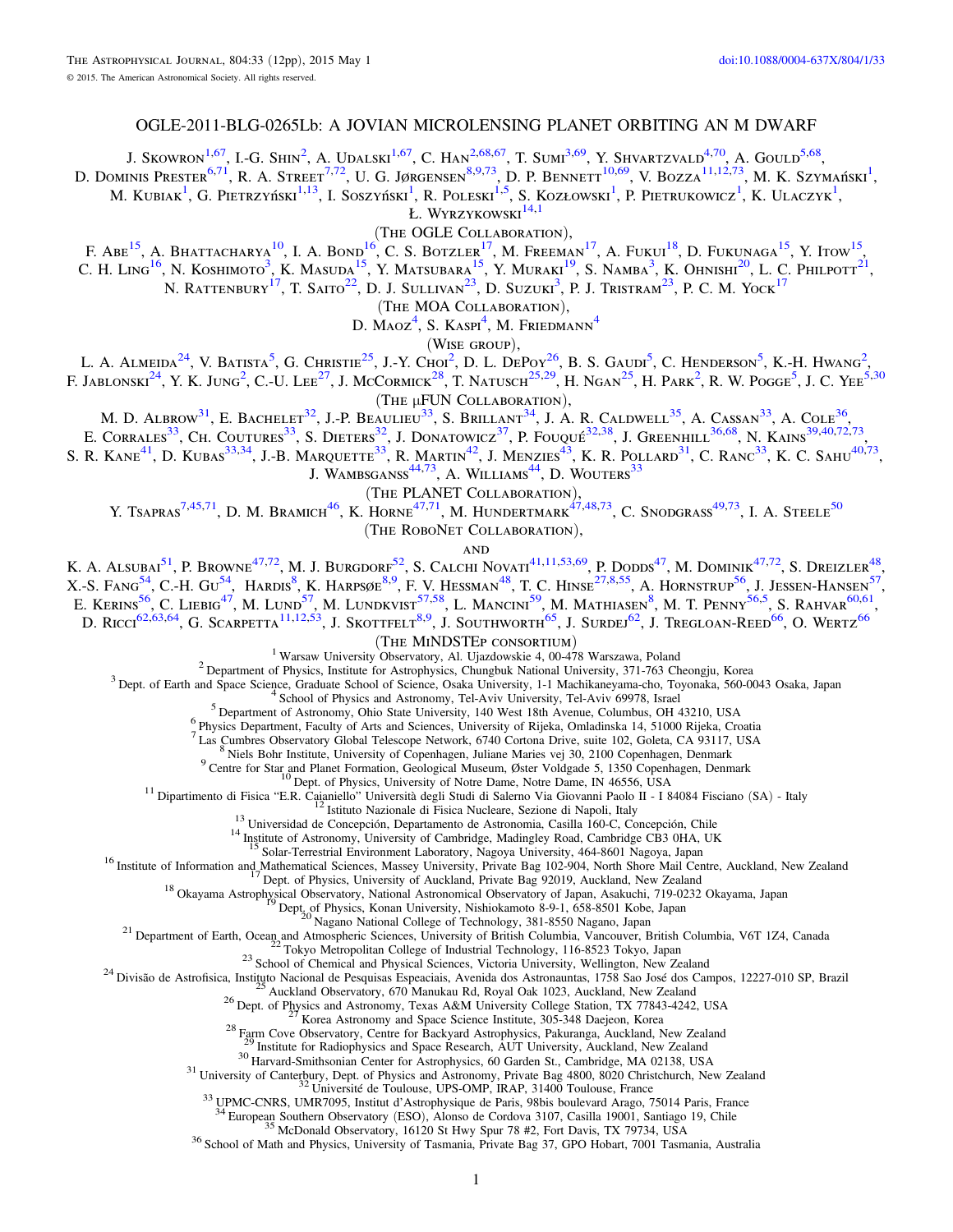<span id="page-3-0"></span><sup>37</sup> Technical University of Vienna, Department of Computing, Wiedner Hauptstrasse 10, Vienna, Austria<br><sup>38</sup> CFHT Corporation, 65-1238 Mamalahoa Hwy, Kamuela, HI, 96743, USA<br><sup>39</sup> European Southern Observatory, Karl-Schwarz

48 Institut für Astrophysik, Georg-August-Universität, Friedrich-Hund-Platz 1, 37077 Göttingen, Germany Max Planck Institute for Solar System Research, Justus-von-Liebig-Weg 3, 37077 Göttingen, Germany 50 Astrophysics Rese

<sup>51</sup> Qatar Foundation, PO Box 5825, Doha, Qatar<br><sup>52</sup> HE Space Operations GmbH, Flughafenallee 24, 28199 Bremen, Germany<br><sup>53</sup> Istituto Internazionale per gli Alti Studi Scientifici (IIASS), Via Giuseppe Pellegrino, 19, 8401

<sup>55</sup> Armagh Observatory, College Hill, Armagh, BT61 9DG, Northern Ireland, UK<br><sup>56</sup> Jodrell Bank Centre for Astrophysics, University of Manchester, Oxford Road, Manchester, M13 9PL, UK<br><sup>57</sup> Department of Physics and Astron

<sup>58</sup> Stellar Astrophysics Centre, Department of Physics and Astronomy, Aarhus University, Ny Munkegade 120, DK-8000 Aarhus C, Denmark<br><sup>59</sup> Max Planck Institute for Astronomy, Königstuhl 17, 69117 Heidelberg, Germany<br><sup>60</sup> D

<sup>62</sup> Institut d'Astrophysique et de Géophysique, Allé du 6 Août 17, Sart Tilman, Bût. B5c, 4000 Liége, Belgium <sup>64</sup> Instituto di Astrofisica Spaziale e Fisica Cosmica, Via Gobetti 101, Bologna, Italy <sup>64</sup> Instituto de Ast

Astrophysics Group, Keele University, Staffordshire, ST5 5BG, UK

NASA Ames Research Center, Moffett Field CA 94035, USA

Received 2014 October 29; accepted 2015 February 23; published 2015 April 27

## ABSTRACT

We report the discovery of a Jupiter-mass planet orbiting an M-dwarf star that gave rise to the microlensing event OGLE-2011-BLG-0265. Such a system is very rare among known planetary systems and thus the discovery is important for theoretical studies of planetary formation and evolution. High-cadence temporal coverage of the planetary signal, combined with extended observations throughout the event, allows us to accurately model the observed light curve. However, the final microlensing solution remains degenerate, yielding two possible configurations of the planet and the host star. In the case of the preferred solution, the mass of the planet is  $M_p = 0.9 \pm 0.3$   $M_J$ , and the planet is orbiting a star with a mass  $M = 0.22 \pm 0.06$   $M_{\odot}$ . The second possible configuration ( $2\sigma$  away) consists of a planet with  $M_p = 0.6 \pm 0.3$   $M_l$  and host star with  $M = 0.14 \pm 0.06$   $M_{\odot}$ . The system is located in the Galactic disk 3–4 kpc toward the Galactic bulge. In both cases, with an orbit size of 1.5–2.0 AU, the planet is a "cold Jupiter"—located well beyond the "snow line" of the host star. Currently available data make the secure selection of the correct solution difficult, but there are prospects for lifting the degeneracy with additional follow-up observations in the future, when the lens and source star separate.

Key words: gravitational lensing: micro – planetary systems

#### 1. INTRODUCTION

In the recent decade, gravitational lensing has proven to be one of the major techniques of detecting and characterizing extrasolar planetary systems. Due to the favorable geometry in the Galaxy where microlensing phenomena occur, this technique is sensitive to planets orbiting their host stars with separations 0.5–10 AU. The technique is sensitive to low-

- 
- $\frac{66}{66}$  Corresponding author.<br>  $\frac{67}{66}$  Deceased 2014 September 28.<br>  $\frac{68}{68}$  The MiNDSTEp Consortium.<br>  $\frac{69}{76}$  The OGLE Collaboration.<br>  $\frac{70}{76}$  The MOA Collaboration.<br>  $\frac{71}{74}$  The Wise Group.<br>  $\frac{7$
- 
- 

mass planets—down to Earth-mass planets and even smaller masses if observed from space. It can also detect planets not bound to stars—free-floating planets (Sumi et al. [2011](#page-13-0)). Therefore, it provides an important tool that enables a census of extrasolar planets in a very important region of parameter space that is generally inaccessible to other techniques: the region beyond the snow line where cold giant planets are most probably forming. Such a census will be complementary to the one provided by transit and radialvelocity surveys.

First assessments of the planet frequency in the microlensing domain have already been published (Tsapras et al. [2003](#page-13-0); Gould et al. [2010;](#page-13-0) Sumi et al. [2010;](#page-13-0) Cassan et al. [2012](#page-12-0)). However, these studies were based on a limited number of planetary microlensing events. Precise analysis requires a much larger number of microlensing planets. New observational strategies of microlensing experiments have been implemented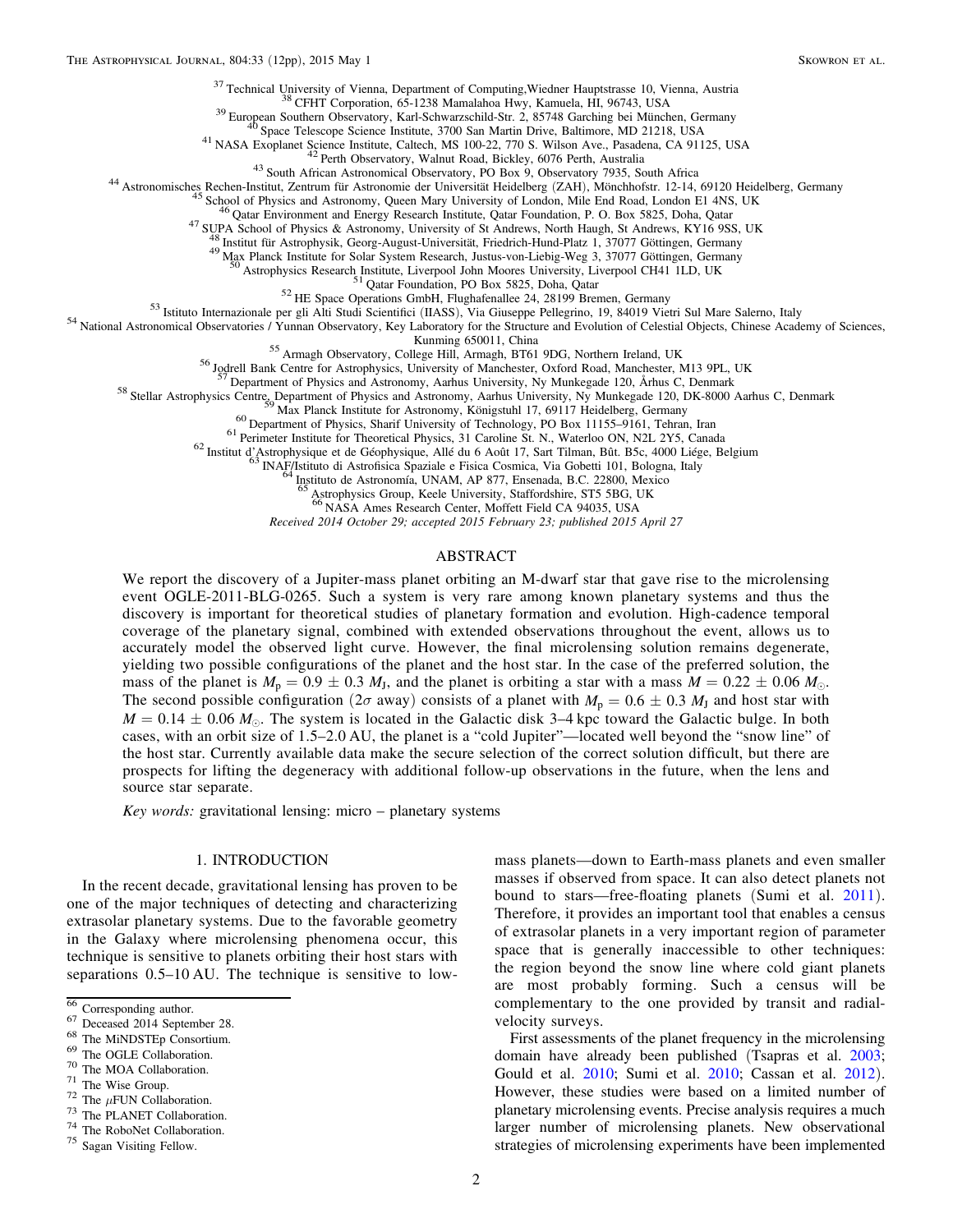<span id="page-4-0"></span>

Figure 1. Finding chart for the microlensing event OGLE-2011-BLG-0265 as seen at the baseline level in 2010. The position of the source star (and the lens) is marked with the white cross,  $(\alpha,\delta)_{12000} = (17^{\text{h}}57^{\text{m}}47\degree72, -27^{\circ}23'40\degree3) \pm 0\degree1.$ The field of view is  $2' \times 2'$ , while the inset covers  $15'' \times 15''$ . Pixel scale is 0.26″/pixel. North is up and east is to the left. The brightest stars in the inset are  $I \sim 16.2 - 16.4$ , while the faintest visible at this scale are  $I \sim 20$ . The brightest star in the whole chart is TYC 6849-852-1 ( $I \approx 11$ ).

in the last several years, leading to significant increase of the number of planet detections.

After the initial period of pioneering detections, the planetary microlensing field has undergone rapid changes and continues to evolve toward the next-generation experiments. The traditional first-generation approach was that some selected microlensing events detected by large-scale surveys like the Optical Gravitational Lensing Experiment (OGLE) and the Microlensing Observation in Astrophysics (MOA) projects were densely observed by follow-up groups such as  $\mu$ FUN, PLANET, RoboNet, and MiNDSTEp. Since then, the experiments have adopted more sophisticated observing strategies. For example, the second-generation microlensing surveys consist of a network of wide-field telescopes that are capable of observing large areas of the Galactic bulge field with high cadences of about 10–20 minutes. Starting from the 2010 observing season when the fourth phase of the OGLE survey began regular observations with the 1.3 m telescope at the Las Campanas Observatory in Chile, the second-generation microlensing network began to take shape. The OGLE-IV observing setup, together with the 1.8 m MOA-II telescope located at Mount John Observatory in New Zealand and the 1 m telescope at the Wise Observatory in Israel, became the backbone of the second-generation network capable of conducting round-theclock observations of selected fields in the Galactic bulge. There has also been progress in follow-up observations, including the formation of new-generation follow-up networks with enhanced observing capability (e.g., RoboNet, a network of robotic telescopes from LCOGT and the Liverpool Telescope).

One of the most important discoveries made with the microlensing technique is the detection of cold giant planets

orbiting faint M-type dwarf stars. These discoveries were possible because microlensing does not rely on the light from a host star in order to detect a planet. This implies that the dependency of the microlensing sensitivity to planets on the spectral type of host stars is weak and the sensitivity extends down to late M dwarfs and beyond.

Studying planets around M dwarfs is important because these stars comprise ∼70–75% of stars in the Solar neighborhood and the Galaxy as a whole. Planets around M dwarfs have been probed by the radial-velocity and transit methods (e.g., Delfosse et al. [1998;](#page-13-0) Marcy et al. [1998](#page-13-0); Charbonneau et al. [2009;](#page-13-0) Bonfils et al. [2011](#page-12-0); Montet et al. [2014](#page-13-0)). However, the low luminosity of M dwarfs poses serious difficulties in searching for planets with these methods. Furthermore, the host stars of the M-dwarf planets discovered so far tend to occupy the brighter end of the Mdwarf range. As a result, the characteristics of the lower-mass M-dwarf planet population are essentially unknown. In addition, all M-dwarf planets detected by the radial-velocity method are located within only a few dozens of parsecs from the Sun, and thus the sample of these planets is greatly biased not only to the spectral type of host stars but also to the distance from the Solar system.

By contrast, the most frequent host stars of microlensing planets are M dwarfs, including a planet with its host star directly imaged (Bennett et al. [2008](#page-12-0); Kubas et al. [2012](#page-13-0)) and several others whose masses are constrained by microlensing light curves and auxiliary data (Udalski et al. [2005;](#page-13-0) Beaulieu et al. [2006;](#page-12-0) Gaudi et al. [2008;](#page-13-0) Dong et al. [2009](#page-13-0); Bennett et al. [2010](#page-12-0); Batista et al. [2011](#page-12-0); Kains et al. [2013;](#page-13-0) Street et al. [2013;](#page-13-0) Poleski et al. [2014;](#page-13-0) Shvartzvald et al. [2014;](#page-13-0) Tsapras et al. [2014](#page-13-0)). In addition, lensing events occur regardless of the stellar types of lensing objects and thus one can obtain a sample of planetary systems that is unbiased by the stellar types of host stars. Furthermore, lensing events occur by objects distributed in a wide range of the Galaxy between the Earth and the Galactic center, and thus one can obtain a planet sample that is more representative of the whole Galaxy.

Constructing an unbiased sample of planets around M dwarfs is important for understanding the formation mechanism of these planets. A theory based on the core accretion mechanism predicts that gas giants form much less frequently around M dwarfs than around Sun-like stars, while terrestrial and ice giant planets may be relatively common (Laughlin et al. [2004](#page-13-0); Ida & Lin [2005](#page-13-0)). An alternative theory based on the disk instability mechanism predicts that giant planets can form around M dwarfs (Boss [2006](#page-12-0)), which contradicts the prediction of planet formation by the core accretion mechanism. Therefore, determining the characteristics and the frequency of the planets orbiting M dwarfs is important in order to refine the planetary formation scenario of these planets.

In this paper, we report the discovery of another giant planet orbiting an M3-M4 dwarf that was detected from the light curve analysis of the microlensing event OGLE-2011-BLG-0265. Although modeling the microlensing light curve yields two solutions that cannot be fully distinguished with the currently available data, both solutions indicate a Jupiter-mass planet. There is good prospect on resolving the ambiguity of the solutions in the future when the lens and the source separate.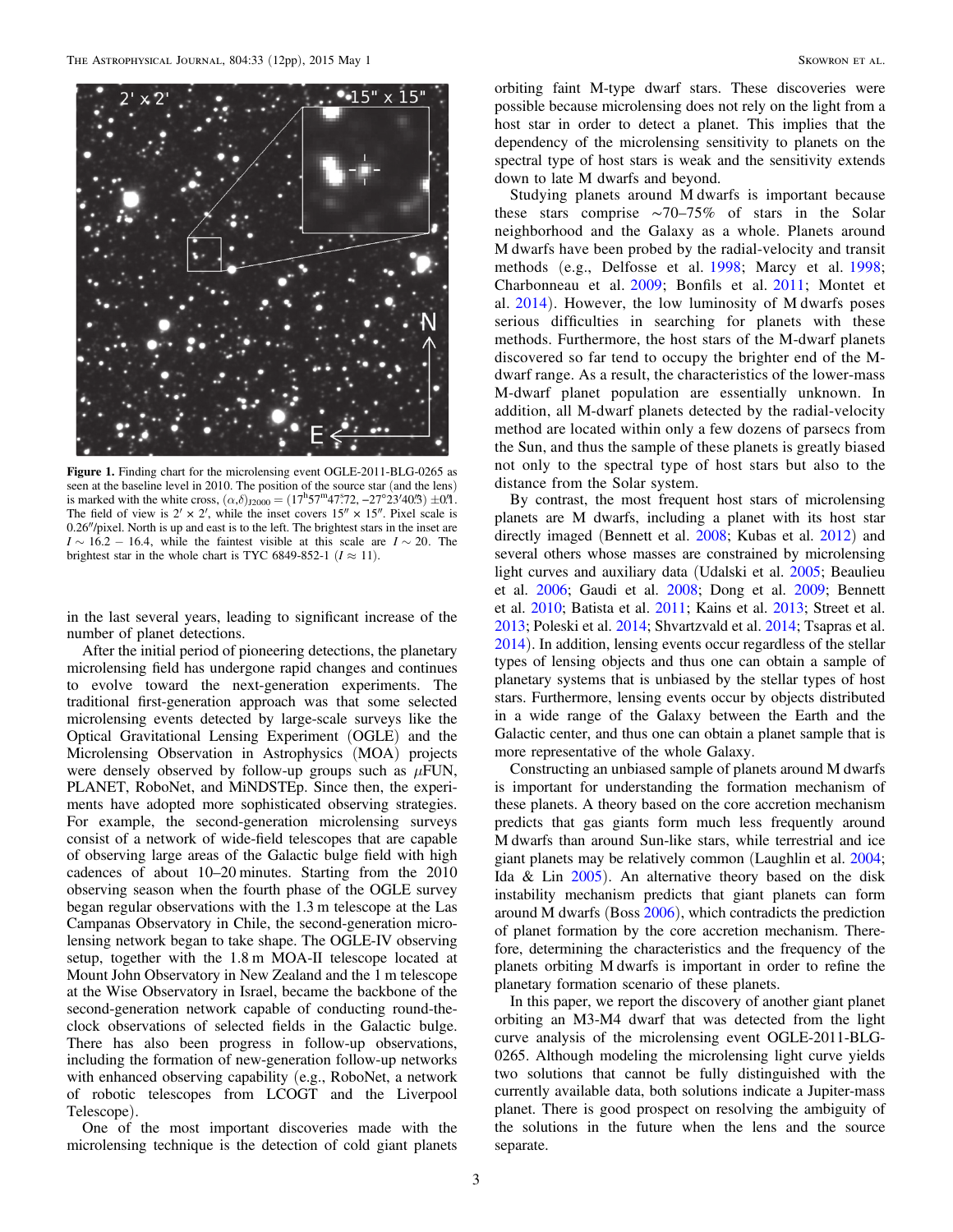<span id="page-5-0"></span>

Figure 2. Light curve of the microlensing event OGLE-2011-BLG-0265. Only a subset of data taken during the event is presented—lower signal-to-noise observations, as well as, data providing little constraint on the final solution are omitted. The colors of the data points are chosen to match those of the labels of observatories. The solid curve superposed on the data points represents the best-fit model curve  $(u_0 > 0)$ . The model curve for the  $u_0 < 0$  solution would be visually indistinguishable. The two upper panels show the enlarged view of the major (HJD  $\sim$  2455746.5) and minor ( $\sim$ 2455757.5) planetary perturbation regions (marked with arrows).

## 2. OBSERVATIONS AND DATA

The gravitational microlensing event OGLE-2011-BLG-0265 was discovered on 2011 April 16 by the OGLE Early Warning System during the test phase of its implementation for the OGLE-IV survey. It was officially announced on 2011 May 25 as one of 431 events in the inauguration set of events detected during the 2011 season. The event was also found by the MOA group and designated as MOA-2011-BLG-197.

The microlensed source star of the event is located at  $(\alpha, \beta)$  $\delta$ )<sub>J2000</sub> = (17<sup>h</sup>57<sup>m</sup>47°72, -27°23′40′3) in equatorial coordinates and  $(l, b) = (2^{\circ}70, -1^{\circ}52)$  in Galactic coordinates (with the accuracy of the absolute position of the order of 0.1 arcsec). This region of the sky corresponds to the densest stellar region in the Galactic bulge toward which the vast majority of microlensing events are being detected. Figure [1](#page-4-0) shows the finding chart of the event taken in 2010 when the source had not yet been magnified. The brightness and color of the event at the baseline, calibrated to the standard VI system, are  $I = 17.51$  and  $V - I = 3.03$ , respectively.

The OGLE-IV survey is conducted using the 1.3 m Warsaw telescope equipped with the 32-CCD mosaic camera located at the Las Campanas Observatory in Chile. A single image covers approximately 1.4 square degrees with a resolution of 0.26 arcsec/pixel. OGLE-2011-BLG-0265 is located in the "BLG504" OGLE-IV field, which was observed with an 18 minute cadence in the 2011 season. See the OGLE Web page or the map of the sky coverage.<sup>76</sup> The exposure time was 100 s and the variability monitoring was performed in the Iband filter. Several V-band images were also taken during the event in order to determine the color of the source star. The analyzed OGLE-IV data set of the event contains 3749 epochs covering three observing seasons 2010-2012.

The MOA project is regularly surveying the Galactic bulge with the 1.8 m telescope at the Mt. John Observatory in New Zealand. Images are collected with a 10-CCD mosaic camera covering  $\approx$  2.2 square degrees. OGLE-2011-BLG-0265 lies in the high-cadence MOA field "gb10" that is typically visited a few times per hour, enabling it to take 4774 epochs in total during the 2006-2012 seasons. Observations were conducted using the wide non-standard  $R/I$  filter with the exposure time of 60 s.

OGLE-2011-BLG-0265 is also located in the footprint of the survey conducted at the Wise Observatory in Israel with the 1.0 m telescope and four-CCD mosaic camera, LAIWO (Shvartzvald  $&$  Maoz [2012](#page-13-0)). This site fills the longitudinal gap between the OGLE and MOA sites, enabling round-theclock coverage of the event. In total 710 epochs were obtained from this survey. Observations were carried out with the I-band filter and the exposure time was 180 s.

The OGLE-2011-BLG-0265 event turned out to evolve relatively slowly. Data collected by survey observations have good enough coverage of the anomaly and overall light curve to identify the planetary nature of the event. Nevertheless, the phenomenon was also monitored by several follow-up groups based on the anomaly alert issued on 2011 July 2 by the MOA group. It should be noted that the OGLE group generally does not issue alerts of ongoing anomalies in the present phase.

The groups that participated in the follow-up observations include the Probing Lensing Anomalies NETwork (PLANET: Beaulieu et al. [2006](#page-12-0)), Microlensing Follow-up Network ( $\mu$ FUN: Gould et al. [2006](#page-13-0)), RoboNet (Tsapras et al. [2009](#page-13-0)), and MiNDSTEp (Dominik et al. [2010](#page-13-0)). The telescopes used for these observations include PLANET 1.0 m of South African Astronomical Observatory (SAAO) in South Africa, PLANET 0.6 m of Perth Observatory in Australia,  $\mu$ FUN 1.3 m SMARTS telescope of Cerro Tololo Inter-American Observatory (CTIO) in Chile,  $\mu$ FUN 0.4 m of Auckland Observatory in New Zealand, μFUN 0.36 m of Farm Cove Observatory (FCO) in New Zealand,  $\mu$ FUN 0.8 m of Observatorio del Teide in Tenerife, Spain,  $\mu$ FUN 0.6 m of Observatorio do Pico dos Dias (OPD) in Brazil,  $\mu$ FUN 0.4 m of Marty S. Kraar Observatory of Weizmann Institute of Science (Weizmann) in Israel, MiNDSTEp Danish 1.54 m telescope at La Silla Observatory in Chile, 2.0 m Liverpool Telescope at La Palma, RoboNet FTN 2.0 m in Hawaii, and RoboNet FTS 2.0 m in Australia.

By the time the first anomaly had ended, a series of solutions of lensing parameters based on independent real-time modeling were released. A consistent interpretation of these analyses was that the anomaly was produced by a planetary companion to the lens star. The models also predicted that there would be another perturbation about 10 days after the first anomaly, followed by the event peak just after the second anomaly. Based on this prediction, follow-up observations were continued beyond the main anomaly, up to the peak and even beyond. This enabled dense coverage of the second anomaly, which turned out to be important for the precise characterization of the lens system. See Section [4.1.](#page-8-0)

The event did not return to its baseline until the end of the 2011 season—HJD'(=HJD - 2450000)  $\sim$  5870. In order to obtain baseline data, observations were resumed in the 2012 season, which started on  $HJD' \sim 5960$ . Combined survey and follow-up photometry constitute a very continuous and complete data set with the very dense coverage of the planetary anomaly.

<sup>76</sup> <http://ogle.astrouw.edu.pl/sky/ogle4-BLG/>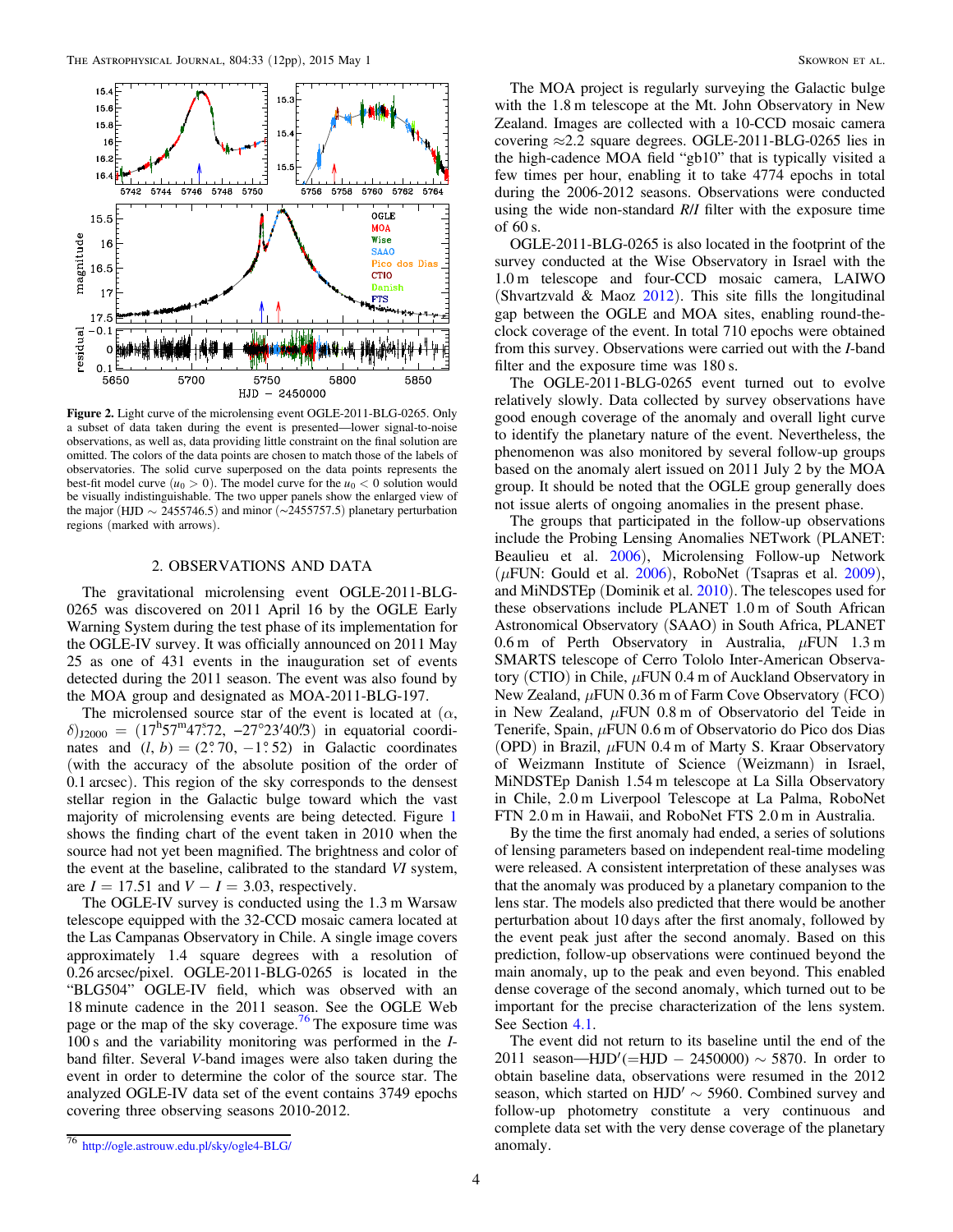<span id="page-6-0"></span>Data acquired from different observatories were reduced using photometry codes developed by the individual groups. The photometry codes used by the OGLE and MOA groups, developed respectively by Udalski ([2003](#page-13-0)) and Bond et al. ([2001](#page-12-0)), were based on the Difference Image Analysis method (Alard & Lupton [1998](#page-12-0)). The PySIS pipeline (Albrow et al. [2009](#page-12-0)) was used for the reduction of the PLANET data and the Wise data. The  $\mu$ FUN data were processed using the DoPHOT pipeline (Schechter et al. [1993](#page-13-0)). For the RoboNet and MiNDSTEp data, the DanDIA pipeline (Bramich [2008](#page-12-0)) was used.

To analyze the data sets obtained from different observatories, we rescale the reported uncertainties for each data set (see Skowron et al. [2011](#page-13-0)). The microlensing magnification significantly changes the brightness of the measured object during the event, and it is often the case that the reported uncertainties by the automatic pipelines are underestimated by different amounts. To account for this, we first adjust uncertainties by introducing a quadratic term so that the cumulative distribution function of  $\chi^2$  as a function of magnification becomes linear. We then rescale the error bars so that  $\chi^2$  per degree of freedom (dof) becomes unity for each data set, where the value of  $\chi^2$  is derived from the best-fit solution. This process greatly helps to estimate uncertainties of the lensing parameters. It is done in an iterative manner using the full model (i.e., with the effects of the parallax and orbital motion taken into account).

Figure [2](#page-5-0) shows the light curve of OGLE-2011-BLG-0265. The subset of the gathered data that were used in the final calculations are presented. For the most part, the light curve is well represented by a smooth and symmetric curve of a standard lensing event caused by a single-mass object (Paczyński [1986](#page-13-0)) except for the short-term perturbations at  $HJD' \sim 5746.5$  (major perturbation) and 5757.5 (minor perturbation), which lasted for ∼4 days and ∼1 day, respectively. These short-term perturbations are characteristic features of planetary microlensing (Mao & Paczyński [1991](#page-13-0); Gould & Loeb [1992](#page-13-0)).

The dense temporal coverage from the multiple sites is useful in ensuring that there is no missing feature in the light curve. Also, overlapping observations allow to perform extensive self consistency checks among the data sets. After investigating residuals of all data sets used in the initial fits and correlating them with the observing conditions at the sites (seeing, sky background, and airmass), we carefully remove points for which we are less confident. Also, we do not use data sets that add no or little constraint to the light curve—such as data taken during only two or three nights of observations, or data taken during the monotonic decline of the event after planetary anomalies. The procedure of keeping smaller numbers of confident data points allows us to limit the influence of potential systematic errors and increase our confidence in the results, while, due to the redundancy of the gathered data, not harming the discriminatory power of the light curve.

## 3. MODELING THE LIGHT CURVE

Planetary lensing is a special case of the binary lensing where the mass ratio between the lens components is very small. The description of a binary-lensing light curve requires seven basic parameters. The first three parameters characterize the geometry of the lens-source approach, including the

timescale for the source to cross the radius of the Einstein ring,  $t_{\rm E}$  (Einstein timescale), the time of the closest source approach to a reference position of the lens system,  $t_0$ , and the lenssource separation at  $t_0$ ,  $u_0$  (impact parameter). For the reference position of the lens, we use the center of mass of the binary system. The Einstein ring denotes the image of a source for the case of the exact lens-source alignment. Its angular radius,  $\theta_{\rm E}$ (Einstein radius), is commonly used as a length scale in describing the lensing phenomenon and the lens-source impact parameter  $u_0$  is normalized to  $\theta_E$ . Another three parameters needed to characterize the binary lens include the mass ratio between the lens components,  $q$ , the projected binary separation in units of the Einstein radius, s, and the angle of the binary axis in respect to the lens-source relative motion,  $\alpha$ . The last parameter is the angular source radius  $\theta_*$  normalized to  $\theta_{\rm E}$  (i.e.,  $\rho = \theta_{\rm *}/\theta_{\rm E}$ ; normalized source radius). This parameter is needed to describe the planet-induced perturbation during which the light curve is affected by the finite size of a source star (Bennett & Rhie [1996](#page-12-0)).

In addition to the basic binary-lensing parameters, several higher-order parameters are often needed to describe the subtle light curve deviations. OGLE-2011-BLG-0265 lasted nearly throughout the whole bulge season. For such a long timescale event, the motion of the source with respect to the lens may deviate from a rectilinear motion due to the change of the observer's position caused by the Earth's orbital motion around the Sun, and this can cause a long-term deviation in the light curve (Gould [1992](#page-13-0)). Consideration of this so-called "parallax" effect in modeling a microlensing light curve requires us to include two additional parameters of  $\pi_{E,N}$  and  $\pi_{E,E}$ , which represent the two components of the lens parallax vector  $\pi_E$ projected on the sky in the north and east equatorial coordinates, respectively. The direction of the parallax vector corresponds to the relative lens-source motion in the frame of the earth at a specific time  $(t_{0,par})$ . We use  $t_{0,par} = 2455760.1$ . The size of the parallax vector is related to the Einstein radius  $\theta_{\rm E}$  and the relative lens-source parallax  $\pi_{\rm rel} =$  $AU(D_{L}^{-1} - D_{S}^{-1})$  by

$$
\pi_{\rm E} = \frac{\pi_{\rm rel}}{\theta_{\rm E}},\tag{1}
$$

where  $D_{\rm L}$  and  $D_{\rm S}$  are the distances to the lens and source, respectively. Measurement of the lens parallax is important because it, along with the Einstein radius, allows one to determine the lens mass and distance to the lens as

$$
M = \frac{\theta_{\rm E}}{\kappa \pi_{\rm E}}\tag{2}
$$

and

$$
D_{\rm L} = \frac{\rm AU}{\pi_{\rm E}\theta_{\rm E} + \pi_{\rm S}},\tag{3}
$$

respectively (Gould [1992](#page-13-0)). Here  $\kappa = 4 G/(c^2 AU)$  and  $\pi_S = AU/D_S$  represents the parallax of the source star.

Another effect that often needs to be considered in modeling long timescale lensing events is the orbital motion of the lens (Albrow et al. [2000](#page-12-0); Penny et al. [2011;](#page-13-0) Shin et al. [2011](#page-13-0); Park et al. [2013](#page-13-0)). The lens orbital motion affects the light curve by causing both the projected binary separation s and the binary axis angle  $\alpha$  to change in time. It is especially important for the binary-lensing systems whose separation on the sky is close to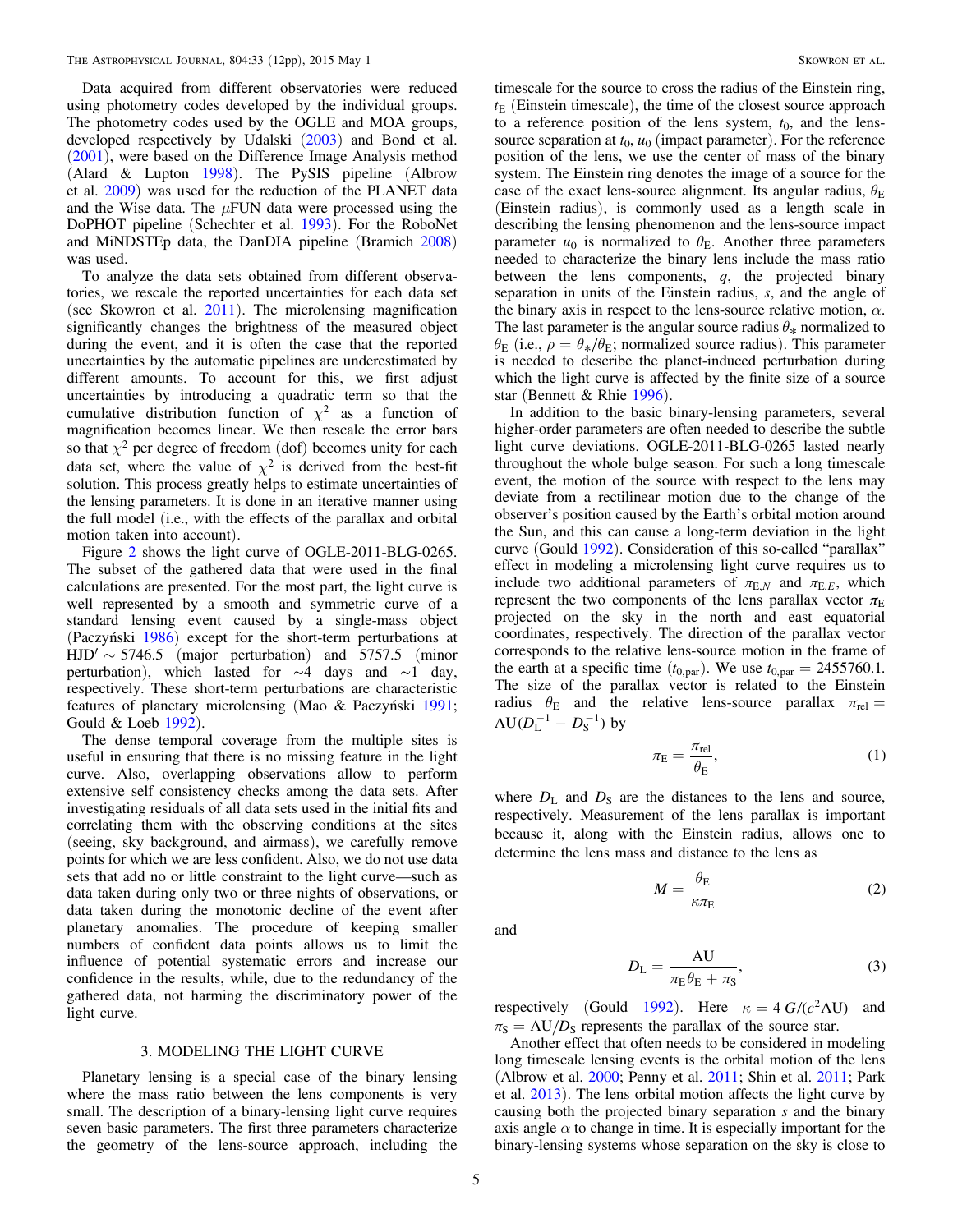Table 1 Lensing Parameters

<span id="page-7-0"></span>

|                                      | $B_{\text{enomin}}$ is determined by |                       |
|--------------------------------------|--------------------------------------|-----------------------|
| Parameter                            | $u_0 > 0$ Solution                   | $u_0$ < 0 Solution    |
| $\chi^2$ /dof                        | 4381.0/4470                          | 4386.7/4470           |
| $t_0$ (HJD')                         | $5760.0949 \pm 0.0086$               | $5760.0925 + 0.0085$  |
| $t_{\rm eff}$ (days)                 | $6.955 \pm 0.017$                    | $-6.843 \pm 0.031$    |
| $t_{\rm E}$ (days)                   | $53.63 \pm 0.19$                     | $53.33 \pm 0.27$      |
| $t$ (days)                           | $0.5248 + 0.0055$                    | $0.5173 + 0.0053$     |
| $q(10^{-3})$                         | $3.954 \pm 0.063$                    | $3.923 \pm 0.059$     |
| $S_{0}$                              | $1.03900 \pm 0.00086$                | $1.03790 \pm 0.00085$ |
| $\alpha_0$ (deg)                     | $-27.15 \pm 0.14$                    | $25.96 \pm 0.23$      |
| $\pi_{E,N}$                          | $0.238 \pm 0.060$                    | $0.38 \pm 0.11$       |
| $\pi_{E.E}$                          | $0.042 \pm 0.017$                    | $0.061 \pm 0.016$     |
| $ds/dt$ (yr <sup>-1</sup> )          | $0.354 \pm 0.019$                    | $0.369 \pm 0.019$     |
| $d\alpha/dt$ (deg yr <sup>-1</sup> ) | $52.9 \pm 6.3$                       | $-24.2 + 7.7$         |
| $F_{S,OGLE}$                         | $1.860 \pm 0.010$                    | $1.8380 \pm 0.0096$   |
| $F_{base,OGLE}$                      | $1.92436 \pm 0.00091$                | $1.92519 \pm 0.00087$ |
|                                      |                                      |                       |

Note. HJD' = HJD - 2450000.  $\alpha_0$  and  $s_0$  denote the projected binary axis angle and separation for the epoch  $t_{0,\text{orb}} = 2455748.0$ , respectively. The reference position for the definition of  $t_0$  and  $u_0$  is set as the center of mass of the lens system,  $t_{\text{eff}} = u_0 \cdot t_E$ . The geocentric reference frame is set in respect to the Earth velocity at  $t_{0,par} = 2455760.1$ . The flux unit for  $F_S$  and  $F_{base}$  is 18 mag for the instrumental and ∼18.22 for the calibrated OGLE I-band data. (See Figure [3](#page-8-0) for the lens geometry and Figure [5](#page-9-0) for the CMD.)

their Einstein ring radius (as we experience in this event). The shape of the emerging "resonant caustic" is very sensitive to the change of the binary separation. Also, such a caustic is considerably larger than the caustics produced by other lens configurations, allowing a larger part of the lens plane to be accurately probed during the event. We account for the orbital effect by assuming that the change rates of the projected binary separation,  $ds/dt$ , and the angular speed,  $d\alpha/dt$ , are constant. This is a sufficient approximation, as we expect the orbital periods to be significantly larger than the 11 day period between the perturbations seen in the light curve.

Since the binary separation is now a function of time, we quote the tables and use as fit parameters the value of the binary separation  $(s_0)$  and the binary axis angle  $(\alpha_0)$  for a specific epoch:  $t_{0,\text{orb}}$ . Here, we choose to be  $2455748.0$ .<sup>77</sup> We closely follow the conventions of the lensing parameters described in Skowron et al. ([2011](#page-13-0)) with one difference; since we use  $\alpha$  as an angle of the binary axis with respect to the lens-source trajectory,  $d\alpha/dt$  describes the rotation of the binary axis in the plane of the sky.

The deviation in a lensing light curve caused by the orbital effect can be smooth and similar to the deviation induced by the parallax effect. Therefore, considering the orbital effect is important because it might affect the lens parallax measurement and thus the physical parameters of the lens (Batista et al. [2011](#page-12-0); Skowron et al. [2011](#page-13-0)).

With the lensing parameters, we test different models of the light curve. In the first model (the standard model), the light curve is fitted with use of the seven basic lensing parameters. In the second model (the parallax model), we additionally consider the parallax effect by adding two parallax parameters:  $\pi_{E,N}$  and  $\pi_{E,E}$ . In the third model (the orbit model), we consider only the orbital motion of the lens by including the orbital parameters  $ds/dt$  and  $d\alpha/dt$ , but do not consider the parallax effect. In the last model (the parallax+orbit model), we include both: the orbital motion of the lens and the orbital motion of the Earth (which gives rise to the parallax effect).

For a basic binary model, every source trajectory has its exact mirror counterpart with respect to the star-planet axis with  $(u_0, \alpha) \rightarrow -(u_0, \alpha)$  being the only difference. However, when the additional effects are considered, each of the two trajectories with  $u_0 > 0$  and  $u_0 < 0$  deviate from a straight line and the pair of trajectories are no longer symmetric. The models with  $u_0 > 0$  and  $u_0 < 0$  can be degenerate, especially for events associated with source stars located near the ecliptic plane—this is known as the "ecliptic degeneracy" (Skowron et al. [2011](#page-13-0)). For OGLE-2011-BLG-0265, the source star is located at  $\beta \sim 2.7$  and thus we check both  $u_0 > 0$  and  $u_0 < 0$  solutions.

In modeling the OGLE-2011-BLG-0265 light curve, we search for the set of lensing parameters that best describes the observed light curve by minimizing  $\chi^2$  in the parameter space. We conduct this search through three steps. In the first step, grid searches are conducted over the space of a set of parameters, while the remaining parameters are searched by using a downhill approach (Dong et al. [2006](#page-13-0)). We then identify local minima in the grid-parameter space by inspecting the  $\chi^2$ distribution. In the second step, we investigate the individual local minima found from the initial search and refine the individual local solutions. In the final step, we choose a global solution by comparing the  $\chi^2$  values of the individual local minima. This multi-step procedure is needed to probe the existence of any possible degenerate solutions. We choose  $s, q$ , and  $\alpha$  as the grid parameters because they are related to the light curve features in a complex way, such that a small change in their values can lead to dramatic changes in lensing light curves. On the other hand, the light curve shape depends smoothly on the remaining parameters, and thus they are searched for by using a downhill approach. For the  $\chi^2$ minimization for refinement and characterization of the solutions, we use the Markov Chain Monte Carlo (MCMC) method.

A planetary perturbation is mostly produced by the approach of the source star close to caustics that represent the positions on the source plane at which the lensing magnification of a point source becomes infinite. During the approach, lensing magnifications are affected by finite-source effects due to the differential magnification caused by the steep gradient of the magnification pattern around the caustic. For the computation of finite-source magnifications, we use the ray-shooting method (Schneider & Weiss [1986;](#page-13-0) Kayser et al. [1986](#page-13-0); Wambsganss [1997](#page-13-0)). In this method, a large number of rays are uniformly shot from the image plane, which is bent according to the lens equation, and land on the source plane. The lens equation for image mapping from the image plane to the source plane is expressed as

$$
\zeta = z - \frac{1}{1+q} \left( \frac{1}{\bar{z} - \bar{z}_{L,1}} + \frac{q}{\bar{z} - \bar{z}_{L,2}} \right),\tag{4}
$$

where  $\zeta$ ,  $z_L$ , and z are the complex notations of the source, lens, and image positions, respectively, and the overbar denotes complex conjugate. Here all lengths are expressed in units of the Einstein radius. The finite magnification is computed as the

 $\frac{77}{77}$  Depending on the geometry of the event, different values of  $t_{0,\text{orb}}$  yield different correlations between the parameters describing the event, hence, *t*0,orb equal to  $t_{0,par}$  is not always the best choice in modeling.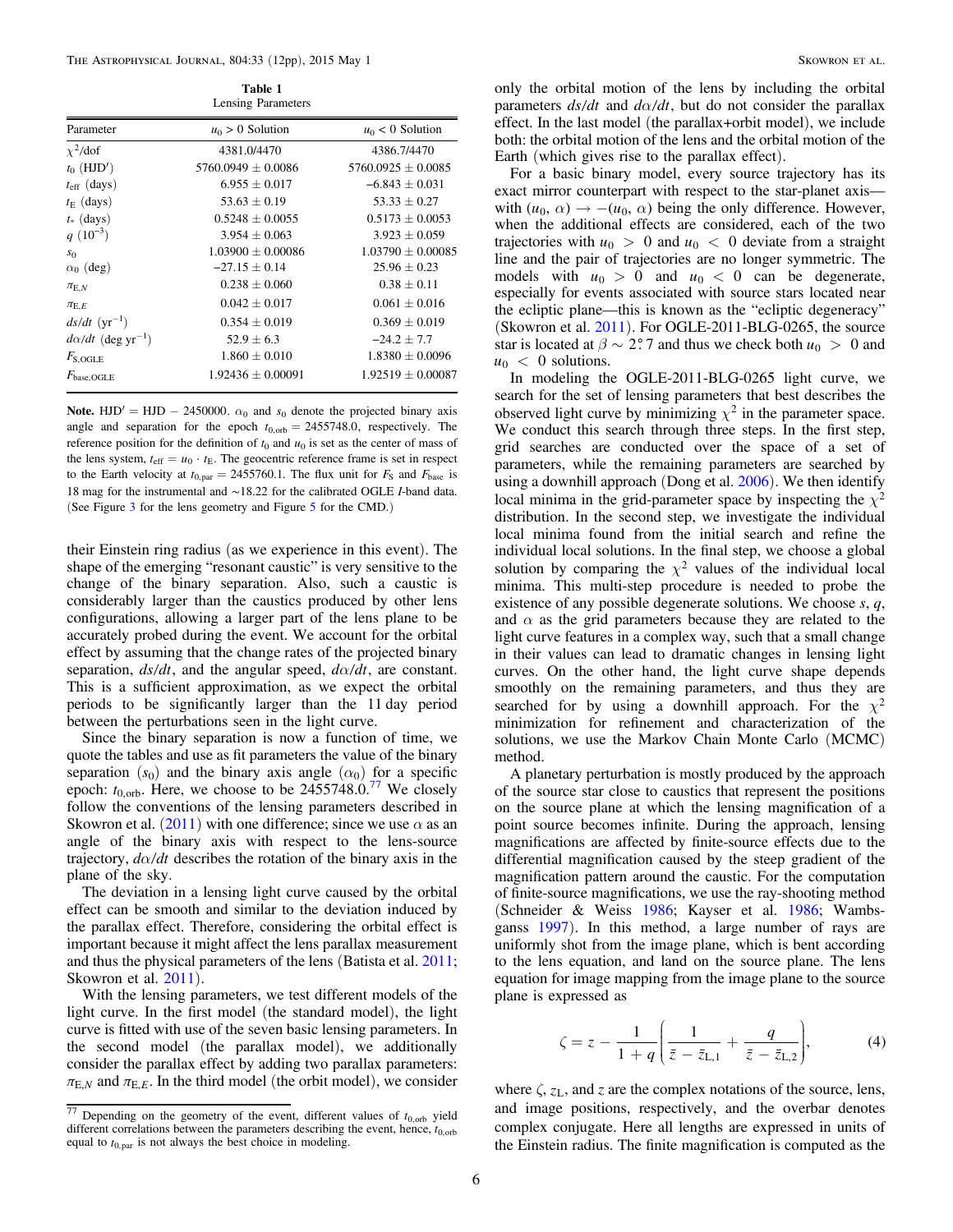<span id="page-8-0"></span>

Figure 3. Geometry of the lensing system and the source star trajectory projected onto the plane of the sky. The upper panel is for the best-fit solution with  $u_0 > 0$  and the lower panel is for the  $u_0 < 0$  solution. The  $u_0 > 0$ solution provides a slightly better fit than the  $u_0 < 0$  solution by  $\Delta \chi^2 = 5.7$ . The closed figures with cusps represent the caustics at two different epochs,  $HJD' = 5746.5$  and 5757.5, which correspond to the moments of the major and minor perturbation in the light curve. The line with an arrow represents the source trajectory as seen from the Earth—the curvature of the line is due to the parallax effect. The small empty circles represent the size and positions of the source star at both epochs. Also marked are the positions of the planet (small dots on the right) and its host star (big dots on the left)—the displacement of the planet due to its orbital motion over 11 days between the perturbations is clearly visible. The origin is at the center of mass of the planetary system. The horizontal axis is parallel with the star-planet axis at the time  $t_0$ .

ratio of the number density of rays on the source surface to the density on the image plane. This numerical technique requires heavy computation and thus we limit finite magnification computation based on the ray-shooting method to the region very close to caustics. In the adjacent region, we use a hexadecapole approximation, with which finite magnification computation can be faster by several orders of magnitude (Gould [2008](#page-13-0); Pejcha & Heyrovský [2009](#page-13-0)). We solve the lens equation by using the complex polynomial method described in Skowron & Gould ([2012](#page-13-0)).

In computing finite-source magnifications, we incorporate the limb-darkening variation of the stellar surface brightness. The surface brightness profile is modeled as  $S_{\lambda} \propto 1 - c_{\lambda} \cdot (1 - \cos \phi) - d_{\lambda} \cdot (1 - \sqrt{\cos \phi})$ , where  $c_{\lambda}$ and  $d_{\lambda}$  are the limb-darkening coefficients of the wavelength band  $\lambda$ , and  $\phi$  is the angle between the normal to the stellar surface and the line of sight toward the center of the star. Based on the stellar type (see Section  $5$ ), we adopt the coefficients using Table 32 (square-root law) of Claret  $(2000)$  $(2000)$  $(2000)$  for  $v_t = 2$ , solar metallicity,  $T_{\text{eff}} = 5000 \text{ K}$ , and  $\log g = 3.5$ *;* 

$$
c_{I-\text{band}}, d_{I-\text{band}} = 0.2288, 0.4769,\tag{5}
$$

$$
c_{\text{MOA}-R}, d_{\text{MOA}-R} = 0.2706, 0.4578,\tag{6}
$$

$$
c_{V-band}, d_{V-band} = 0.5337, 0.2993.
$$
 (7)

Here the values for the non-standard MOA-R filter are taken as linear combination of the R-band and I-band coefficients with 30% and 70% weights.



**Figure 4.** Cumulative  $\chi^2$  distributions as a function of a data point number for three microlensing models. The vertical bands mark the time of the major and minor planetary anomaly. We see that the minor anomaly cannot be well fitted without the inclusion of the lens orbital motion. The two anomalies appeared in the light curve closer in time than could be fit with a static binary model. Since the first anomaly is extremely well covered with observations, the second anomaly does not fit the best possible static model.

#### 4. RESULTS

#### 4.1. Best-fit Solution

In Table [1,](#page-7-0) we present the best-fit solutions along with their  $\chi^2$  values. In order to provide information about the blended light (i.e., the light that was not magnified during the event), we also present the source,  $F_S$ , and baseline,  $F_{base}$ , fluxes estimated from the OGLE photometry. We note that the uncertainty of each parameter is estimated based on the distribution in the MCMC chain obtained from modeling.

It is found that the perturbation was produced by a planetary companion with a planet/star mass ratio  $q \sim 3.9 \times 10^{-3}$  located close to the Einstein ring of its host star (i.e.,  $s \sim 1.0$ ). In the upper panel of Figure 3, we present the locations of the lens components, the caustic, and the source trajectory for the best-fit solution. Since the planet is close to the Einstein ring, the resulting caustic forms a single closed curve with six cusps. The major (at HJD' = 5746.5) and minor (at HJD' = 5757.5) perturbations in the lensing light curve were produced by the approach of the source star close to the strong and weak cusps of the caustic, respectively.

We find that the event suffers from the ecliptic degeneracy. In Figure 3, we compare the lens-system geometry of the two degenerate solutions with  $u_0 < 0$  and  $u_0 > 0$ . We note that the source trajectories of the two degenerate solutions are almost symmetric with respect to the star-planet axis. The  $\chi^2$ difference between the two degenerate models is merely 5.7 with  $u_0 > 0$  solution slightly preferred over the  $u_0 < 0$ solution. We further discuss this degeneracy in Section [5.2.](#page-11-0)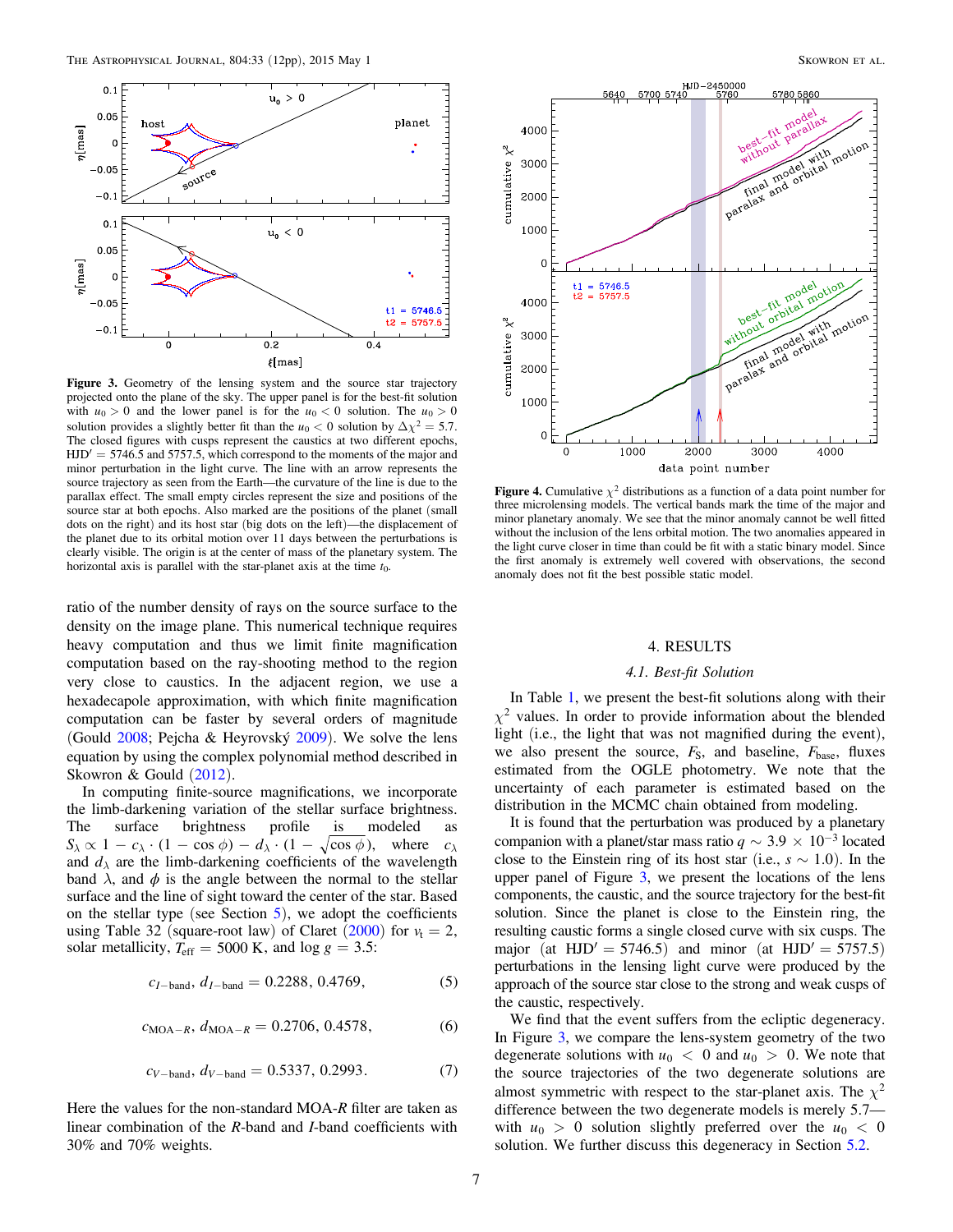<span id="page-9-0"></span>

Figure 5. Location of the source star in the OGLE color–magnitude diagram for stars in the 1.5  $\times$  1.5 field centered on the lensing event. Also shown is the centroid of the red clump giant stars that is used to calibrate the brightness and color of the source star. Light seen before and after the event (baseline level) was separated into the "source" and the "blend" light (or the portion of light that was magnified and the portion that was not magnified during the course of the event, respectively).

Higher-order effects are important for the event. We find that the model considering the parallax effect improves the fit with  $\Delta \chi^2 = 230.9$  for  $u_0 > 0$  and 127.8 for  $u_0 < 0$  compared to the standard model. The model considering the lens orbital motion (but without parallax) improves the fit even more, with  $\Delta\chi^2$  = 349.1 compared to the standard model. Considering both the parallax and orbital effects yields a light curve model that fits the data significantly better, with  $\Delta \chi^2 = 559.4$  for  $u_0 > 0$  and 565.1 for  $u_0 < 0$  relative to the standard model. The importance of the lens orbital motion can be seen in Figure [4](#page-8-0), which shows the cumulative  $\chi^2$  distribution for the full (final) model, and compares it to the models without the parallax effect (upper panel) and without the lens orbital motion (lower panel) taken into account. It is found that the signal of the orbital effect is mainly seen from the part of the light curve at around  $HJD' \sim 5757.5$ , which corresponds to the time of the minor anomaly. The second anomaly happened sooner than predicted by the static binary model. Without the observations at this time, we would have lacked the information on the evolution of the the caustic shape during the time between the anomalies. The minor anomaly was densely covered by follow-up data, especially the SAAO data, but the coverage by the survey data is sparse. As a result, the orbital parameters could not be well constrained by the survey data alone.

#### 4.2. Angular Einstein Radius

Detection of the microlens parallax enables the measurement of the mass and distance to the planetary system. The Einstein radius, which is the second component required by Equa-tions ([2](#page-6-0)) and ([3](#page-6-0)), is estimated by  $\theta_{\rm E} = \theta_{\rm \ast}/\rho$ , where the angular

source radius  $\theta_*$  is obtained from the color and brightness information, and the normalized source radius  $\rho$  is measured from the microlensing light curve fitting to the planetary perturbation.

## 4.2.1. Intrinsic Color and Extinction-corrected Brightness of the Source Star

To determine the angular source radius, we first locate the source star on the color–magnitude diagram for stars in the field, and then calibrate its dereddened color and brightness by using the centroid of the red clump giants as a reference under the assumption that the source and red clump giants experience the same amount of extinction and reddening (Yoo et al. [2004](#page-13-0)).

In Figure 5 we present the location of the source star in the color–magnitude diagram. Using the method of Nataf et al. ([2010](#page-13-0)) finding the centroid of the red clump in the  $1.5 \times 1.5$ region of the sky around the source star, we estimate that the source star (with  $V = 20.77$  and  $I = 17.57$ ) is 0.12 mag bluer and 0.59 mag fainter than the typical red clump giant, and hence, is most likely also a K-type giant star located in the Galactic bulge. Based on the intrinsic color of the red clump giant stars  $(V - I)_{RC,0} = 1.06$  (Bensby et al. [2011](#page-12-0)), we estimate the dereddened color of the source star to be  $(V - I)_{S,0} = 0.94.$ 

With the observed  $((V - I)_{RC} = 3.32)$  and intrinsic colors of the red clump stars, we estimate the total reddening toward the Galactic Bulge:

$$
E(V - I) = (V - I)_{RC} - (V - I)_{RC,0}
$$
  
= 3.32 - 1.06 = 2.26. (8)

From Nataf et al. ([2013](#page-13-0)) the mean distance to the Galactic bulge stars in the direction of the event is 7.8 kpc and the intrinsic brightness of the red clump stars is  $M_{I,RC,0} = -0.11$ . With the measured observed brightness  $I_{RC} = 16.98$ , we estimate the extinction to the bulge to be  $A<sub>I</sub> = 2.63$ . This is consistent with the estimated reddening of 2.26, as the slope of the reddening vector  $(\partial A_I/\partial E(V - I))$  is typically ~1.2, and in most cases is between 1.0 and 1.4 for the Galactic bulge sight lines (Nataf et al. [2013](#page-13-0), Figure 7). The extinction in the V band is calculated as  $A_V = A_I + E(V - I) = 4.89$ . Then, the extinction-corrected magnitudes of the source star are computed as

$$
V_{S,0} = V_S - A_V = 20.77 - 4.89 = 15.88,
$$
 (9)

$$
I_{S,0} = I_S - A_I = 17.57 - 2.63 = 14.94.
$$
 (10)

#### 4.2.2. Uncertainties of the Source Color Estimation

Although uncertainties of the observed color and brightness of the source stars are typically low (in this case 0.01 mag), the uncertainty in the centroiding of the red clump and the differential reddening in the field means that the true intrinsic colors of the microlensing sources are typically known with lower accuracy. Bensby et al. ([2013,](#page-12-0) Section 3.2) compare the colors of source stars of the 55 microlensing events determined with both spectroscopic and microlensing techniques. Their Figure 5 shows that the disagreement between the two estimations is typically 0.07 mag for the blue star sample and 0.08 mag for all stars. There is no physical reason for the measurement of the color offset from the red clump stars to be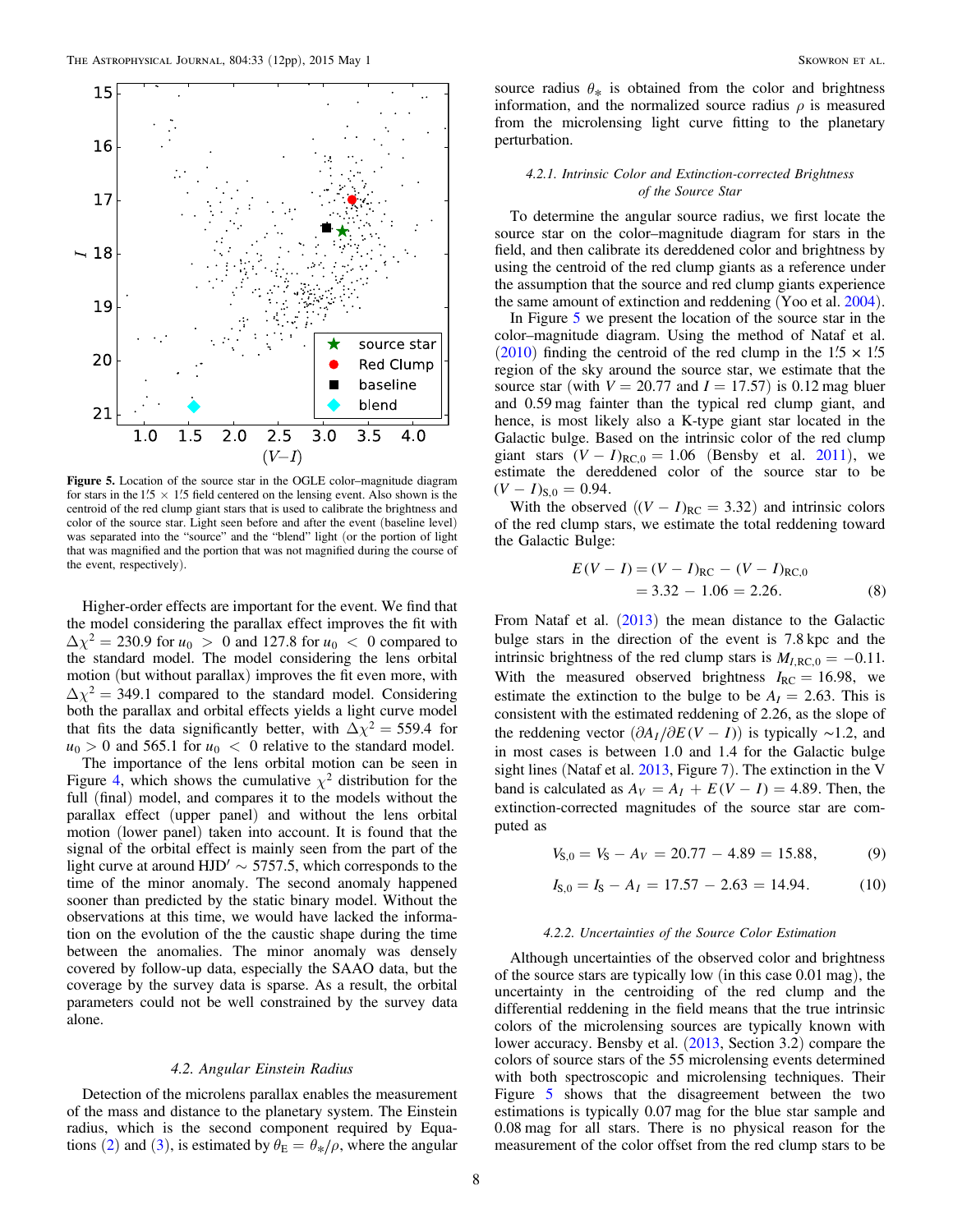Table 2 Physical Lens Parameters

<span id="page-10-0"></span>

| $\ldots$ , siem $\ldots$ is mailleaver.      |                           |                           |  |
|----------------------------------------------|---------------------------|---------------------------|--|
| Quantity                                     | $u_0 > 0$ Solution        | $u_0$ < 0 Solution        |  |
| $\theta_{\rm E}$ (mas)                       | $0.419 \pm 0.040$         | $0.423 \pm 0.040$         |  |
| $\mu_{\text{geo}}$ (mas yr <sup>-1</sup> )   | $2.85 \pm 0.29$           | $2.89 \pm 0.29$           |  |
| $\mu_{\text{hel},N}$ (mas $\text{yr}^{-1}$ ) | $2.72 \pm 0.30$           | $2.73 \pm 0.32$           |  |
| $\mu_{{\rm hel},E}$ (mas ${\rm yr}^{-1})$    | $1.06_{-0.18}^{+0.29}$    | $1.39_{-0.16}^{+0.19}$    |  |
| $M_{\rm p}~(M_{\rm J})$                      | $0.88^{+0.27}_{-0.18}$    | $0.56^{+0.25}_{-0.13}$    |  |
| $M_{\rm h}~(M_{\odot})$                      | $0.211_{-0.045}^{+0.068}$ | $0.136_{-0.031}^{+0.061}$ |  |
| $D_{\rm L}$ (kpc)                            | $4.38^{+0.51}_{-0.45}$    | $3.49^{+0.71}_{-0.49}$    |  |
| $a_{\perp}$ (AU)                             | $1.89^{+0.25}_{-0.20}$    | $1.51^{+0.31}_{-0.20}$    |  |
| (KE/PE)                                      | $0.387 \pm 0.075$         | $0.112 \pm 0.060$         |  |
|                                              |                           |                           |  |

Note. The parameters calculated for parallax+orbital model.  $\theta_{\text{E}}$ , angular Einstein radius;  $\mu_{\text{geo}}$  and  $\mu_{\text{hel}}$ , relative lens-source proper motion in the geocentric and heliocentric reference frames, respectively;  $M_p$ , mass of the planet;  $M_h$ , mass of the host star;  $D_L$ , distance to the lens;  $a_{\perp}$ , projected starplanet; and  $(KE/PE)_{\perp}$ , the ratio of the transverse kinetic to potential energy.

less accurate for red stars than for blue stars. Hence, the authors point to, clearly but not perfectly, the color–*T*eff relations as the source of the increased scatter for red stars (with *T*eff < 5500 K, see Bensby et al. [2013](#page-12-0), Figure 7). The observed 0.07 mag scatter between the spectroscopic and microlensing color estimates also includes the uncertainties in  $T_{\rm eff}$ , which are of the order of 100 K and would generate ∼0.034 mag uncertainty in color (compared with Table 5 and Figure 7 of Bensby et al. [2013](#page-12-0)). By subtracting this source of scatter in quadrature from the observed scatter, we obtain 0.061 mag, which still contains some unknown uncertainty of the stellar models themselves.

The sample of events analyzed by Bensby et al. ([2013](#page-12-0)) also contains some problematic events of two types. One type is events where the coverage of the light curve in the multiple photometric bands was not sufficient to accurately determine observed color, while the other type is events in the fields with poorly defined red clumps. This allows us to argue that for well observed microlensing events in fields with a well defined red clump, the typical error in the microlensing color estimation is on the order of 0.05 mag.

One could worry that the assumption of a typical error of the intrinsic color estimation does not take into account the influence of the differential reddening, which in fact, varies from field to field. Figure 6 of Bensby et al.  $(2013)$  $(2013)$  $(2013)$  addresses this issue, showing that there is no evidence of strong correlation between the differential reddening in the fields of 55 events (as measured by Nataf et al. [2013](#page-13-0)) and errors in their color estimations. This actually could be understood by realizing that the dominating source of scatter in the observed colors of red clump stars comes from the gradient of the reddening across the field. This gradient, however, has no effect on the position of the red clump stars centroid.

As an example, we took samples of stars from four circles centered on our event with the diameters of 1.5′, 2′, 3′, and 4′, respectively, and used them to measure the centroid of the red clump. All four measurements are within 0.02 mag of each other, even though the measure of the differential reddening (as defined by Nataf et al. [2013](#page-13-0)) is between 0.16 and 0.24 in these circles.

It is also worth noting that any error in the relative position of the source star from the centroid of the red clump that could come from the differential reddening would only partially contribute to the final estimation of the angular size of the star. As we will see in the following section, the calibration of the angular radius of the star contains two terms with opposite signs:  $\sim 0.5(V - I)_0 - 0.2I_0$  (Equation (11)). More dust in front of the star influences both estimations of  $(V - I)$ <sub>0</sub> and  $I_0$ in the same direction, and since  $A_I \approx 1.2 E(V - I)$ , the overall error that comes from the wrong estimation of the reddening is reduced by 50% (1.2  $\times$  0.2/0.5 = 0.5).

The OGLE-2011-BLG-0265 event is located 1:5 from the Galactic plane in the region strongly obscured by the interstellar dust  $(E(V - I) = 2.26)$  and affected by the differential reddening. Following Nataf et al. ([2013](#page-13-0)), we calculate the measure of the differential reddening  $(\sigma_{E(V-I)})$  in the 1.5  $\times$  1.5 patch of the sky around the event. The observed  $V - I$  colors of the red clump stars show 0.20 mag dispersion, which leads to the estimation of  $\sigma_{E(V-I)} = 0.16$  mag. However, having the evidence for at most minor influence of the differential reddening on the final estimation of the color, and knowing that only half of the error (due to reddening) enters the final result, we only slightly increase our uncertainty of the color from 0.05 to 0.06 mag due to the heavily reddened field.

We expect the error in the estimation of  $I_0$  to be slightly higher than the assumed error for  $(V - I)$ <sup>0</sup>. In order to measure the observed brightness of the red clump, the luminosity function of the red giant branch has to be fitted simultaneously with the luminosity function of the red clump giants. Based on the reproducibility of the red clump centroiding under various assumptions regarding the red giant branch luminosity function, we conservatively assume a 0.1 mag error in the estimation of  $I_0$  of the source star.

#### 4.2.3. Angular Size from the Surface Brightness Relations

Knowing the dereddened color of the star and the extinctioncorrected brightness enables the use of the surface brightness relation to find the angular radius  $(\theta_*)$ . We note that in microlensing we typically measure  $(V - I)$ <sup>0</sup> color, hence, ideally we would like to use a calibration based on this quantity. By including the additional transformation process from  $(V - I)$ <sup>0</sup> to  $(V - K)$ <sup>0</sup>, the uncertainty of the estimated color increases by a factor 1.5–2.5 (e.g.,  $\partial (V - K)/\partial (V - I) \approx 2.5$  for stars with  $(V - I) < 1.3$  Bessell & Brett [1988](#page-12-0)). Kervella & Fouqué ([2008](#page-13-0)) provide such a relation calibrated with dwarfs and subgiant stars; we write:

$$
\log \theta_* = 3.1982 - 0.2I_0 + 0.4895(V - I)_0
$$
  
- 0.0657(V - I)\_0<sup>2</sup>, (11)

where the angular radius is given in  $\mu$ as and the scatter of the relation is 0.0238. The relation in  $(V - K)$  for the same types of stars based on Kervella et al. ([2004](#page-13-0)) is

$$
\log \theta_* = 3.2165 - 0.2V_0 + 0.2753(V - K)_0 \tag{12}
$$

and the quadratic relation for the wider range of stars was given by Di Benedetto ([2005](#page-13-0)):

$$
\log \theta_* = 3.2120 - 0.2V_0 + 0.2968(V - K)_0 - 0.0088(V - K)_0^2.
$$
 (13)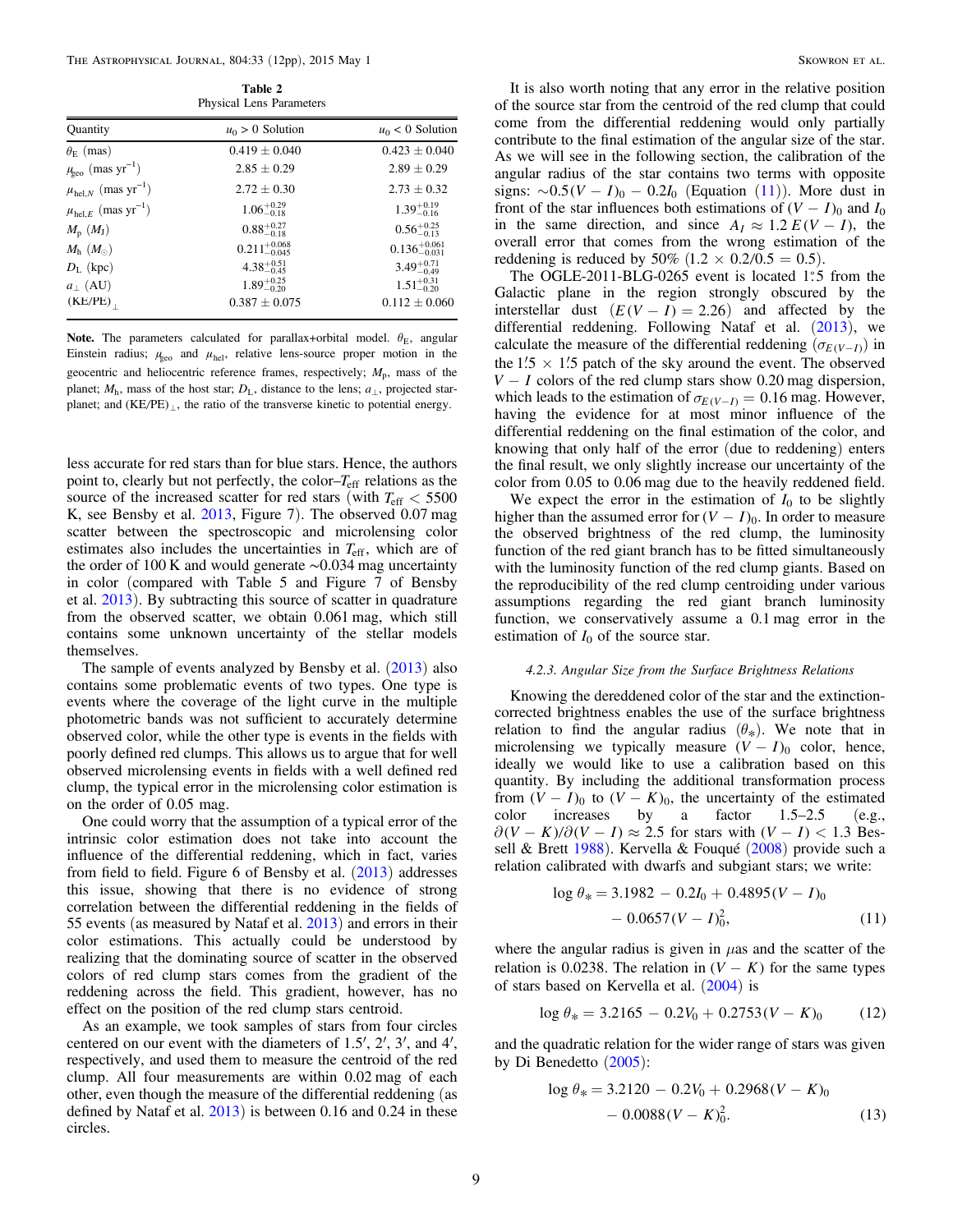<span id="page-11-0"></span>Kervella & Fouqué  $(2008)$  $(2008)$  $(2008)$  believe that the scatter around the provided relation is dominated by the intrinsic scatter rather than measurement errors. This yields the relative uncertainty of the angular radius at 5.5%. Calibrations based on an infrared color have much smaller intrinsic scatter, so careful removal of the scatter due to measurement error is required. Kervella et al. ([2004](#page-13-0)) estimate that the intrisic scatter around the provided relation is 1%, whereas Di Benedetto ([2005](#page-13-0)) estimates 1.8% and argues that the accuracy of the star sizes obtained from the infrared-based surface brightness relations is  $\langle 2\% \rangle$ , but higher than the  $1\%$  estimated by Kervella et al.  $(2004)$  $(2004)$  $(2004)$ .

We note that despite having much smaller scatter, the relations with  $(V - K)_0$  (transformed from  $(V - I)_0$ ) yield higher uncertainty of the angular radius than the relation originally calibrated in  $(V - I)$ <sub>0</sub>, unless the accuracy of the  $(V - I)$ <sup>0</sup> estimation is  $\leq 0.05$  or  $(V - I)$ <sup>0</sup> > 1.3, where the slope of  $(V - K)$  versus  $(V - I)$  is more shallow. Hence, we use the Kervella & Fouqué ([2008](#page-13-0)) relation in the OGLE-2011- BLG-0265 case, which leads to the final estimation of the angular source radius

$$
\theta_* = 4.09 \pm 0.41 \,\mu\text{as.} \tag{14}
$$

Combining the physical and the normalized source radius yields the Einstein radius of  $\theta_{\rm E} = \theta_{\rm \ast}/\rho = 0.42 \pm 0.04$  mas (for both  $u_0 > 0$  and  $u_0 < 0$  solutions of the parallax+orbit model).

#### 4.3. Physical Parameters

With the measured Einstein radius and the lens parallax, we are able to estimate the physical quantities of the lens system (Table [2](#page-10-0)). For the best-fit solution  $(u_0 > 0$ , parallax+orbit model), the lens mass and distance to the lens are  $M = 0.22 \pm 0.06$   $M_{\odot}$  and  $D_{\rm L} = 4.4 \pm 0.5$  kpc, respectively. The mass of the planet is  $M_p = 0.9 \pm 0.3$   $M_J$ . The projected separation between the host star and the planet is  $a_{\perp} = 1.9 \pm 0.2$  AU and thus the planet is located well beyond the snow line of the host star.

For the marginally disfavored  $u_0 < 0$  solution, the resulting physical parameters of the lens system are somewhat different —as expected, they are mainly caused by the difference in the north component of the parallax vector (i.e.,  $\pi_{E,N}$ ). See Table [1.](#page-7-0) In this case, the lens mass and distance are  $M = 0.14 \pm 0.06$   $M_{\odot}$  and  $D_{\rm L} = 3.5 \pm 0.7$  kpc, respectively, and the mass of the planet is  $M_p = 0.6 \pm 0.3$   $M_J$ .

Hence, the system belongs to a little-known population of planetary systems, where a Jupiter-mass planet orbits an M dwarf beyond its snow line.

#### 5. DISCUSSION

#### 5.1. Degeneracy of the Microlensing Models

While the planetary nature of the perturbation in the OGLE-2011-BLG-0265 light curve is obvious, the event suffers from the orbiting binary ecliptic degeneracy (Skowron et al. [2011,](#page-13-0) see Appendix 3). The two solutions,  $u_0 < 0$  and  $u_0 > 0$ , have nearly identical mass ratio  $q = 3.9 \times 10^{-3}$ , normalized separation  $s = 1.04$ , and Einstein radius  $\theta_{\rm E} = 0.42$  mas, and hence planet–host angular separation  $\theta_{\perp} = 0.44$  mas. They differ in the microlens parallax, especially in the north component  $\pi_{E,N} = 0.24$   $(u_0 > 0)$  versus  $\pi_{E,N} = 0.38$  $(u_0 < 0)$ , and also in  $d\alpha/dt$ , which is often strongly correlated

with  $\pi_{E,N}$  (Batista et al. [2011](#page-13-0); Skowron et al. 2011). This difference is important because it leads to a different mass and distance of the host  $(M_*/M_{\odot}, D_{\rm L}/\text{kpc}) = (0.22, 4.4)$  versus  $(0.14, 3.5)$  for the  $u_0 > 0$  and  $u_0 < 0$  solutions, respectively.

The  $u_0 > 0$  solution is favored by  $\Delta \chi^2 = 5.7$  corresponding to a (frequentist) likelihood ratio of  $exp(5.7/2) = 17$ . This would be compelling evidence if treated at face value. However, it is known that the photometry of microlensing events occasionally suffers from low-level systematic trends at  $\Delta\chi^2 \sim$  few level.

As an additional way to resolve the degeneracy, we check the ratio of the projected kinetic to potential energy (Dong et al. [2009](#page-13-0)) estimated by

$$
\beta = \left(\frac{\text{KE}}{\text{PE}}\right)_{\perp} = \frac{v_{\perp}^2 r_{\perp}}{2 \text{ GM}_{\text{tot}}} = \frac{\kappa M_{\odot} \text{yr}^2}{8\pi^2} \frac{\pi_{\text{E}} s^3 \gamma^2}{\theta_{\text{E}} (\pi_{\text{E}} + \pi_{\text{S}}/\theta_{\text{E}})^3}, \tag{15}
$$

where  $\gamma^2 = (ds/dt/s)^2 + (d\alpha/dt)^2$ . For typical viewing angles, one expects  $\beta \sim \mathcal{O}(0.4)$ , as is the case for the  $u_0 > 0$  solution. On the other hand, the lower value  $\beta \sim 0.11$  (as in the  $u_0 < 0$ solution) implies either that the planet is seen projected along the line of sight at the viewing angle  $\psi \sim 2\beta \sim 0.22$ (corresponding to the semimajor axis  $a \sim a_{\perp}/(2\beta) \sim 4.5 a_{\perp}$ ), or that we have just seen the planet when majority of its motion is directly toward (or away from) us. Of course, the prior probability of the first configuration for a point randomly distributed on a sphere is just  $2\beta^2 \sim 0.025$  and the probability for the second is similar.

However, while it is certainly true that the prior probability for any given planet's position is uniform over a sphere, this is not the case for planets found by microlensing, which are preferentially detected within a factor of ∼1.5 of the Einstein radius (Gould & Loeb [1992](#page-13-0); Gould et al. [2010](#page-13-0)). First, since the planet actually lies very near the Einstein radius, it would have been detected in almost any angular orientation  $\alpha$ , so that the actual probability is more like  $\beta$  than  $\beta^2$  (i.e., about 0.11). In addition, since giant planets around the M dwarfs are a new class of planets, we do not know their distribution. It could be that the great majority of such planets lie at  $a \sim 20$  AU. Then, whenever these were found in planet–host microlensing events, they would have a very low value  $\beta$ . On the other hand, whenever we detect them at typical viewing angles, they will be considered as "free-floating planets" (Sumi et al. [2011](#page-13-0)). Hence, the measurement of a low  $\beta$  value is not a strong statistical argument against the  $u_0 < 0$  solution, which still remains as a viable option.

In summary, although both light curve and energy considerations point to the  $u_0 > 0$  solution, it is difficult to confidently resolve the degeneracy between the two possible models based on the currently available data. Fortunately, the difference in the physical parameters estimated from the two degenerate solutions is not big enough to affect the conclusion that the lens belongs to a new class of giant planets around lowmass stars.

#### 5.2. Prospects for Follow-up Observations

It will eventually be possible to confidently resolve the current degeneracy issue on the models of OGLE-2011-BLG-0265 when the Giant Magellan Telescope comes on line in about 10 yr. At that time, the source and lens will be separated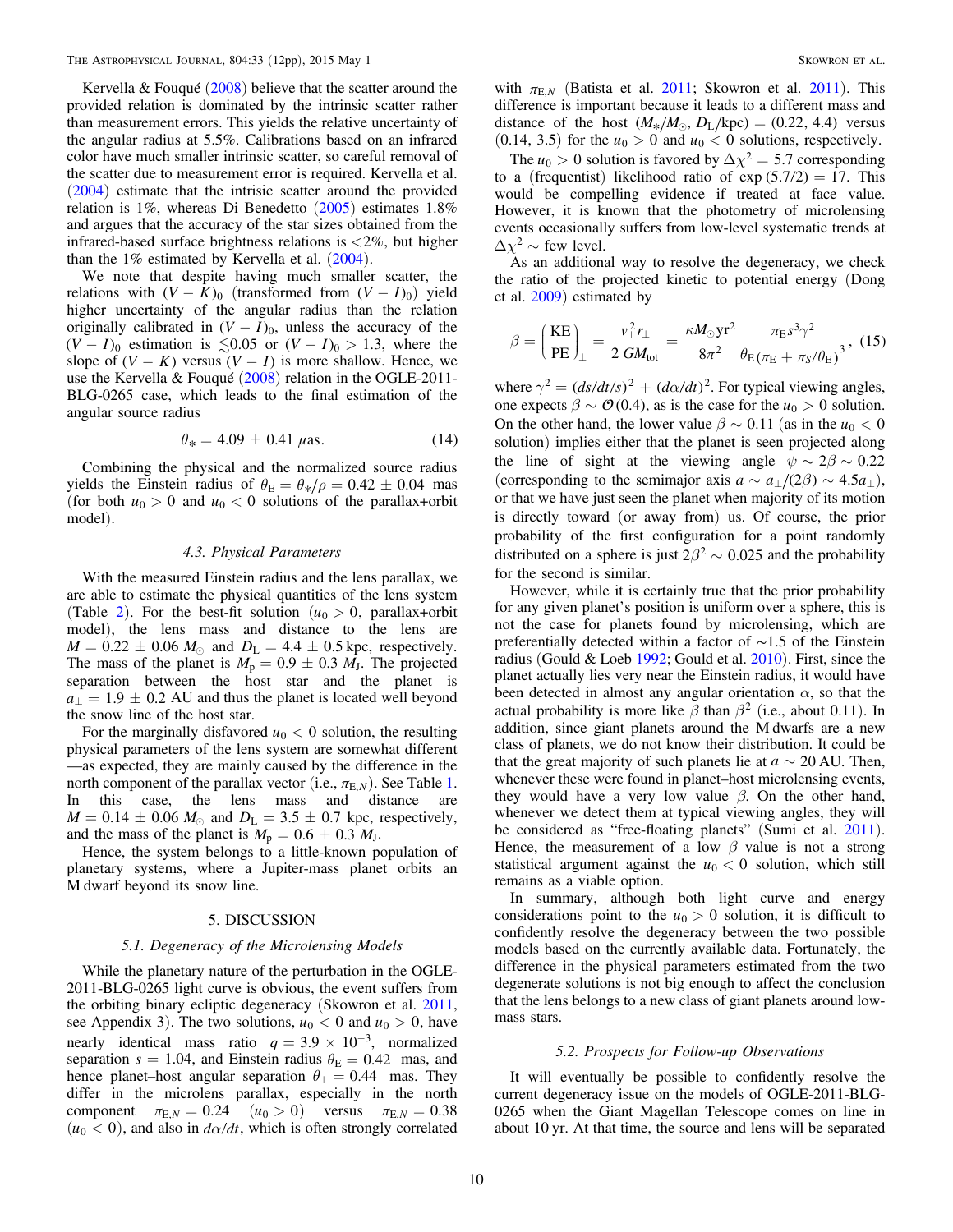<span id="page-12-0"></span>by about 40 mas, or roughly three FWHM in the J-band. There are three observables that can then be used to distinguish the two solutions. First, the  $u_0 < 0$  solution predicts a fainter lens because it has a lower mass. Second, it predicts slightly higher heliocentric proper motion (mainly in the east sky direction). Third, it predicts a different angle of the proper motion.

Each of these measurements has some potential problems. The prediction of the lens flux is influenced not only by the mass and the distance, but also by the extinction to the lens. There is a substantial error in  $\theta_{\rm E}$  that impacts the brightness in the same direction as the mass and distance. That is, if  $\theta$ <sub>E</sub> is higher than we have estimated, then the distance is closer (so the lens is brighter) and the mass is greater (so the lens is brighter again). Fortunately, the detection of the lens will itself enable us to measure the proper motion  $\mu_{hel}$  and therefore also the Einstein radius (see below). Also, with a bigger telescope, it will be possible to better estimate  $\theta_E$  by detailed characterization of the source star, thus, a more accurate estimation of the  $\theta_*$  in Equation ([14](#page-11-0)).

As can be seen from Table [2](#page-10-0), the predictions for heliocentric proper motion differ by only  $1\sigma$ . This is the same problem as just mentioned: the proper motion prediction contains the significant error of  $\theta_{\rm E}$ .

By contrast, the angle of heliocentric proper motion,  $\phi_{\mu}$ , does not depend on  $\theta_{\rm E}$ . In terms of observables,

$$
\mu_{\text{hel}} = \frac{\theta_{\text{E}}}{t_{\text{E}}} \frac{\pi_{\text{E}}}{\pi_{\text{E}}} + \frac{\nu_{\oplus,\perp}}{\text{AU}} \pi_{\text{rel}} = \theta_{\text{E}} \bigg( \frac{1}{t_{\text{E}}} \frac{\pi_{\text{E}}}{\pi_{\text{E}}} + \frac{\nu_{\oplus,\perp}}{\text{AU}} \pi_{\text{E}} \bigg), \quad (16)
$$

where  $v_{\oplus, \perp}$  is the motion of Earth projected on the sky at the fiducial time of the event  $(v_{\oplus,N}, v_{\oplus,E}) = (-0.42, 5.45)$  AU yr<sup>-1</sup>. This means that the position angle (north through east) is

$$
\phi_{\mu} = \operatorname{atan} \frac{\pi_{\mathrm{E},E} + \pi_{\mathrm{E}}^2 v_{\oplus,E} t_{\mathrm{E}} / \mathrm{AU}}{\pi_{\mathrm{E},N} + \pi_{\mathrm{E}}^2 v_{\oplus,N} t_{\mathrm{E}} / \mathrm{AU}},\tag{17}
$$

which is indeed independent of  $\theta_E$ . We find  $\phi_\mu = 20.8^{+5.3}_{-2.7}$  deg for  $u_0 > 0$  and  $\phi_\mu = 26.4^{+2.0}_{-1.2}$  deg for  $u_0 < 0$ . Thus if the actual measurement is  $\phi_{\mu} = 21^{\circ}$ , it will strongly exclude (4 $\sigma$ ) the  $u_0 < 0$  solution, but if it is  $\phi_u = 26^\circ$  then it will only marginally favor  $(1\sigma)$  the  $u_0 < 0$  solution.

Nevertheless, with these three pieces of information, there is a good chance that the ensemble of measurements will favor one solution or the other.

#### 6. CONCLUSIONS

We reported the discovery of a planet detected by analyzing the light curve of the microlensing event OGLE-2011-BLG-0265. It is found that the lens is composed of a giant planet orbiting a M-type dwarf host. Unfortunately, the microlensing modeling yields two degenerate solutions, which increases our uncertainties in mass of and distance to this planetary system, and cannot be distinguished with the currently available data. The planet–host mass ratio is, however, very well measured at 0.0039.

The slightly preferred solution yields a Jupiter-mass planet orbiting a  $0.22 M_{\odot}$  dwarf. The second solution yields a 0.6 Jupiter-mass planet orbiting a  $0.14 M_{\odot}$  dwarf. There are good prospects for lifting the degeneracy of the solutions with future additional follow-up observations. In either case, the OGLE-

2011-BLG-0265 event demonstrates the uniqueness of the microlensing method in detecting planets around low-mass stars.

The OGLE project has received funding from the European Research Council under the European Community's Seventh Framework Programme (FP7/2007-2013) / ERC grant agreement No. 246678 to A.U. This research was partly supported by the Polish Ministry of Science and Higher Education (MNiSW) through the program "Iuventus Plus" award No. IP2011 026771. Work by C.H. was supported by Creative Research Initiative Program (2009-0081561) of National Research Foundation of Korea. The MOA experiment was supported by grants JSPS22403003 and JSPS23340064. T.S. acknowledges the support of JSPS 24253004. T.S. is supported by the grant JSPS23340044. Y.M. acknowledges support from JSPS grants JSPS23540339 and JSPS19340058. Work by J.C. Y. is supported in part by a Distinguished University Fellowship from The Ohio State University and in part under contract with the California Institute of Technology (Caltech) funded by NASA through the Sagan Fellowship Program. Work by A.G. and B.S.G was supported by NSF grant AST 1103471. Work by A.G., B.S.G., and RWP was supported by NASA grant NNX12AB99G. T.S. acknowledges support from the grants JSPS23340044 and JSPS24253004. C.S. received funding from the European Union Seventh Framework Programme (FP7/2007-2013) under grant agreement No. 268421. This work is based in part on data collected by MiNDSTEp with the Danish 1.54 m telescope at the ESO La Silla Observatory. The Danish 1.54 m telescope is operated based on a grant from the Danish Natural Science Foundation (FNU). The MiNDSTEp monitoring campaign is powered by ARTEMiS (Automated Terrestrial Exoplanet Microlensing Search; Dominik et al. 2008, AN 329, 248). M.H. acknowledges support by the German Research Foundation (DFG). D.R. (boursier FRIA) and J.S. acknowledge support from the Communauté française de Belgique—Actions de recherche concertées—Académie universitaire Wallonie-Europe. K.A., D.M.B., M.D., K.H., M. H., C.L., C.S., R.A.S., and Y.T. are thankful to the Qatar National Research Fund (QNRF), member of Qatar Foundation, for support by grant NPRP 09-476-1-078. Work by D.D. P. was supported by the University of Rijeka Project 13.12.1.3.02. This research was supported by the I-CORE program of the Planning and Budgeting Committee and the Israel Science Foundation, grant 1829/12. D.M. and A.G. acknowledge support by the US-Israel Binational Science Foundation.

### REFERENCES

Alard, C., & Lupton, R. H. 1998, [ApJ,](http://dx.doi.org/10.1086/305984) [503, 325](http://adsabs.harvard.edu/abs/1998ApJ...503..325A) Albrow, M. D., Beaulieu, J.-P., Caldwell, J. A. R., et al. 2000, [ApJ,](http://dx.doi.org/10.1086/308798) [534, 894](http://adsabs.harvard.edu/abs/2000ApJ...534..894A) Albrow, M. D., Horne, K., Bramich, D. M., et al. 2009, [MNRAS,](http://dx.doi.org/10.1111/j.1365-2966.2009.15098.x) [397, 2099](http://adsabs.harvard.edu/abs/2009MNRAS.397.2099A) Batista, V., Gould, A., Dieters, S., et al. 2011, [A&A,](http://dx.doi.org/10.1051/0004-6361/201016111) [529, A102](http://adsabs.harvard.edu/abs/2011A&A...529A.102B) Beaulieu, J.-P., Bennett, D. P., Fouqué, P., et al. 2006, [Natur,](http://dx.doi.org/10.1038/nature04441) [439, 437](http://adsabs.harvard.edu/abs/2006Natur.439..437B) Bennett, D. P., & Rhie, S. H. 1996, [ApJ,](http://dx.doi.org/10.1086/178096) [472, 660](http://adsabs.harvard.edu/abs/1996ApJ...472..660B) Bennett, D. P., Bond, I. A., Udalski, A., et al. 2008, [ApJ,](http://dx.doi.org/10.1086/589940) [684, 663](http://adsabs.harvard.edu/abs/2008ApJ...684..663B) Bennett, D. P., Rhie, S. H., Nikolaev, S., et al. 2010, [ApJ](http://dx.doi.org/10.1088/0004-637X/713/2/837), [713, 837](http://adsabs.harvard.edu/abs/2010ApJ...713..837B) Bensby, T., Adén, D., Meléndez, J., et al. 2011, [A&A](http://dx.doi.org/10.1051/0004-6361/201117059), [533, AA134](http://adsabs.harvard.edu/abs/2011A&A...533A.134B) Bensby, T., Yee, J. C., Feltzing, S., et al. 2013, [A&A](http://dx.doi.org/10.1051/0004-6361/201220678), [549A, 147](http://adsabs.harvard.edu/abs/2013A&A...549A.147B) Bessell, M. S., & Brett, J. M. 1988, [PASP](http://dx.doi.org/10.1086/132281), [100, 1134](http://adsabs.harvard.edu/abs/1988PASP..100.1134B) Bond, I. A., Abe, F., Dodd, R. J., et al. 2001, [MNRAS,](http://dx.doi.org/10.1046/j.1365-8711.2001.04776.x) [327, 868](http://adsabs.harvard.edu/abs/2001MNRAS.327..868B)

Bonfils, X., Gillon, M., Forveille, T., et al. 2011, [A&A,](http://dx.doi.org/10.1051/0004-6361/201015981) [528, 111](http://adsabs.harvard.edu/abs/2011A&A...528A.111B) Boss, A. P. 2006, [ApJ,](http://dx.doi.org/10.1086/501522) [643, 501](http://adsabs.harvard.edu/abs/2006ApJ...643..501B)

Bramich, D. M. 2008, [MNRAS,](http://dx.doi.org/10.1111/j.1745-3933.2008.00464.x) [386, L77](http://adsabs.harvard.edu/abs/2008MNRAS.386L..77B)

Cassan, A., Kubas, D., Beaulieu, J.-P., et al. 2012, [Natur](http://dx.doi.org/10.1038/nature10684), [481, 167](http://adsabs.harvard.edu/abs/2012Natur.481..167C)